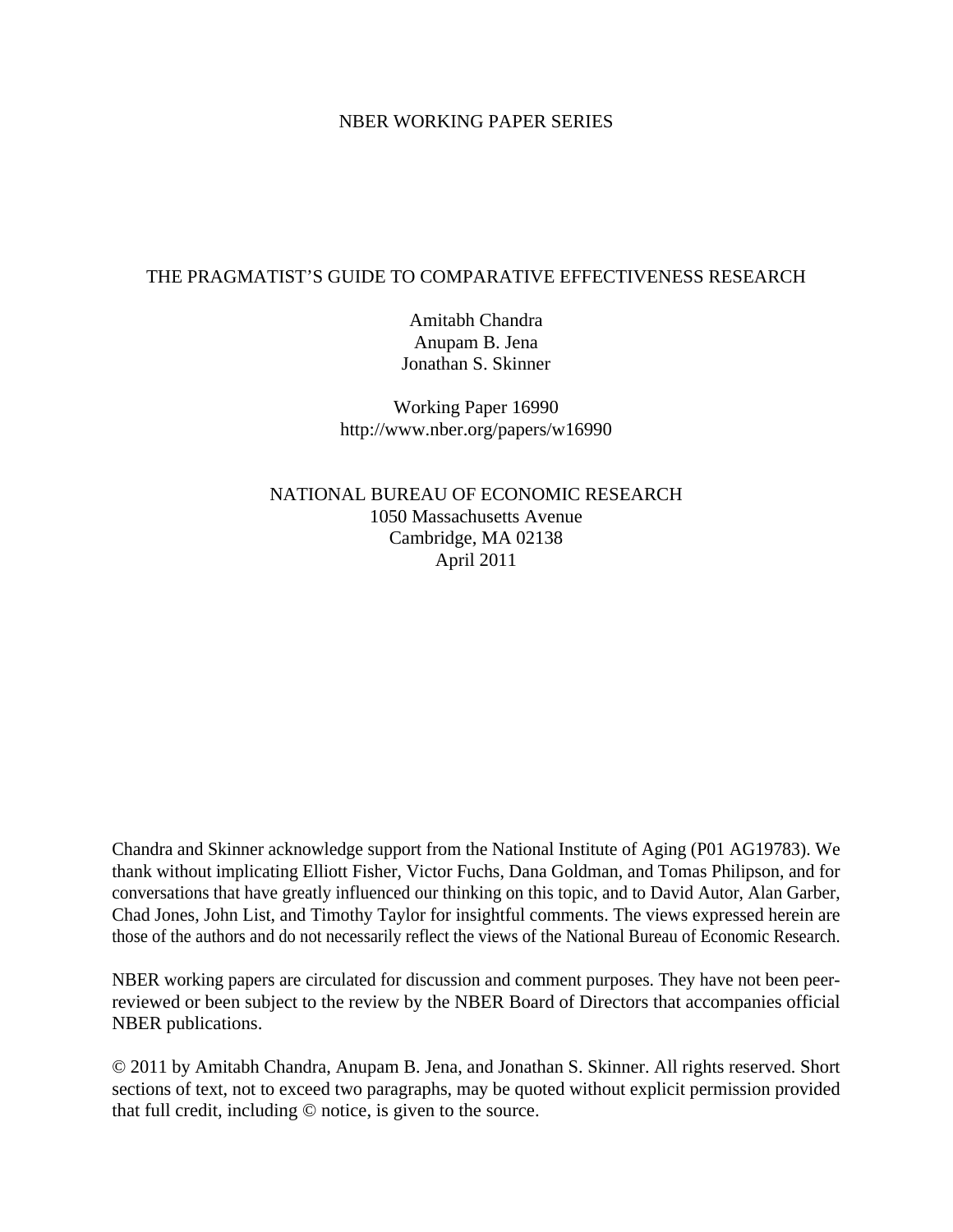The Pragmatist's Guide to Comparative Effectiveness Research Amitabh Chandra, Anupam B. Jena, and Jonathan S. Skinner NBER Working Paper No. 16990 April 2011 JEL No. H51,I1

## **ABSTRACT**

All developed countries have been struggling with a trend toward health care absorbing an ever-larger fraction of government and private budgets. Adopting any treatment that improves health outcomes, no matter what the cost, can worsen allocative inefficiency by paying dearly for small health gains. One potential solution is to rely more heavily on studies of the costs and effectiveness of new technologies in an effort to ensure that new spending is justified by a commensurate gain in consumer benefits. But not everyone is a fan of such studies and we discuss the merits of comparative effectiveness studies and its cousin, cost-effectiveness analysis. We argue that effectiveness research can generate some moderating effects on cost growth in healthcare if such research can be used to nudge patients away from less-effective therapies, whether through improved decision making or by encouraging beefed-up copayments for cost-ineffective procedures. More promising still for reducing growth is the use of a cost-effectiveness framework to better understand where the real savings lie—and the real savings may well lie in figuring out the complex interaction and fragmentation of healthcare systems.

Amitabh Chandra John F. Kennedy School of Government Harvard University 79 JFK Street Cambridge, MA 02138 and NBER amitabh\_chandra@ksg.harvard.edu

Anupam B. Jena Department of Medicine Massachusetts General Hospital 55 Fruit Street Boston, MA 02114 jena.anupam@mgh.harvard.edu

Jonathan S. Skinner Department of Economics 6106 Rockefeller Hall Dartmouth College Hanover, NH 03755 and NBER jonathan.skinner@dartmouth.edu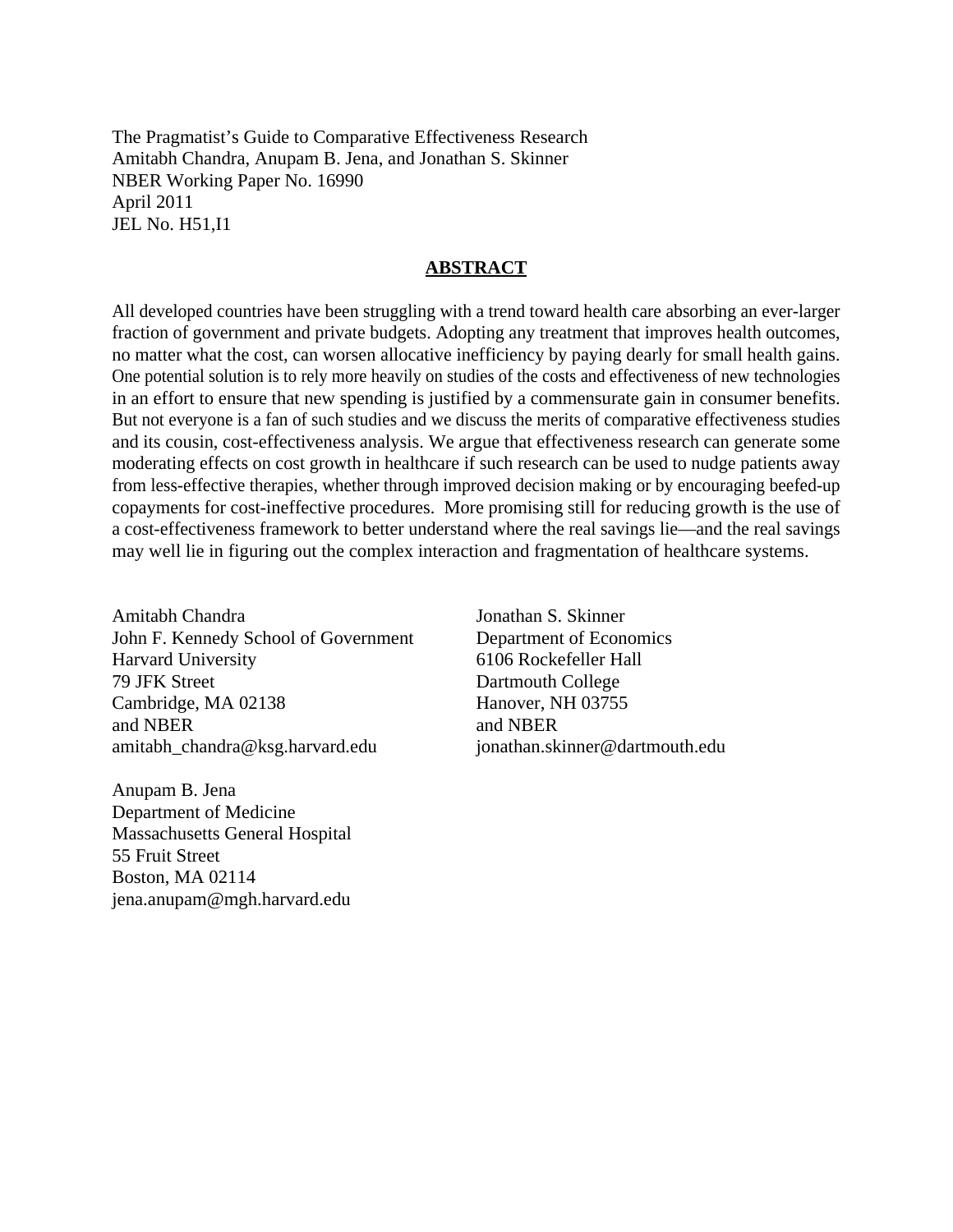All developed countries have been struggling with a trend toward health care absorbing an ever-larger fraction of government and private budgets. One potential solution is to rely more heavily on studies of the costs and effectiveness of new technologies in an effort to ensure that new spending is justified by a commensurate gain in consumer benefits. For most nonhealth commodities, markets function sufficiently well to perform this function unassisted. But in a market such as health care, effectiveness studies can (in theory) shed light on what patients would have demanded in the absence of moral hazard and adverse selection.

As one example, a Washington Post article described patient reactions to the price of a \$93,000 drug (Provenge) that extends life for incurable prostate cancer by an average of four months (Marchione, 2010). One respondent, Bob Svensson, 80, a former corporate finance officer whose insurance was paying for the treatment, declared: "`I would not spend that money,' because the benefit doesn't seem worth it . . ." Perhaps reassuringly, this particular treatment would fail most cost-effectiveness guidelines.

 In many high-income countries, government agencies are responsible for making nationwide coverage decisions on medical therapies that are expensive and of uncertain benefit compared to cheaper alternatives. In the United Kingdom, for example, the National Institute for Health and Clinical Excellence (NICE) determines which treatments are reimbursed under the National Health Service, and tends to look unkindly on those that require spending more than about \$50,000 to gain an extra (statistical) quality-adjusted year of life. Alternatively, payers can set "reference prices" or upper limits on payments for branded pharmaceuticals, as is done in Germany. A related approach to implementing cost effectiveness would be to pay more for new innovations only if they offered some clear advantage over existing treatments (Pearson and Bach, 2010).

 In the United States, the original Medicare and Medicaid statutes prohibited the government from reimbursing expenses incurred for "items and services that are not *reasonable and necessary* for the diagnosis or treatment of illness or injury or to improve the functioning of a malformed body member." Whether "reasonable" implied cost effectiveness was unspecified; in practice, individual physicians were entrusted to make this determination. But in a world of fee-for-service reimbursement, this latitude encouraged the overuse of technologies of dubious value. Successive program administrators wanted to interpret "reasonable" as encompassing information about costs, and in the early 1990s, the government proposed regulation that would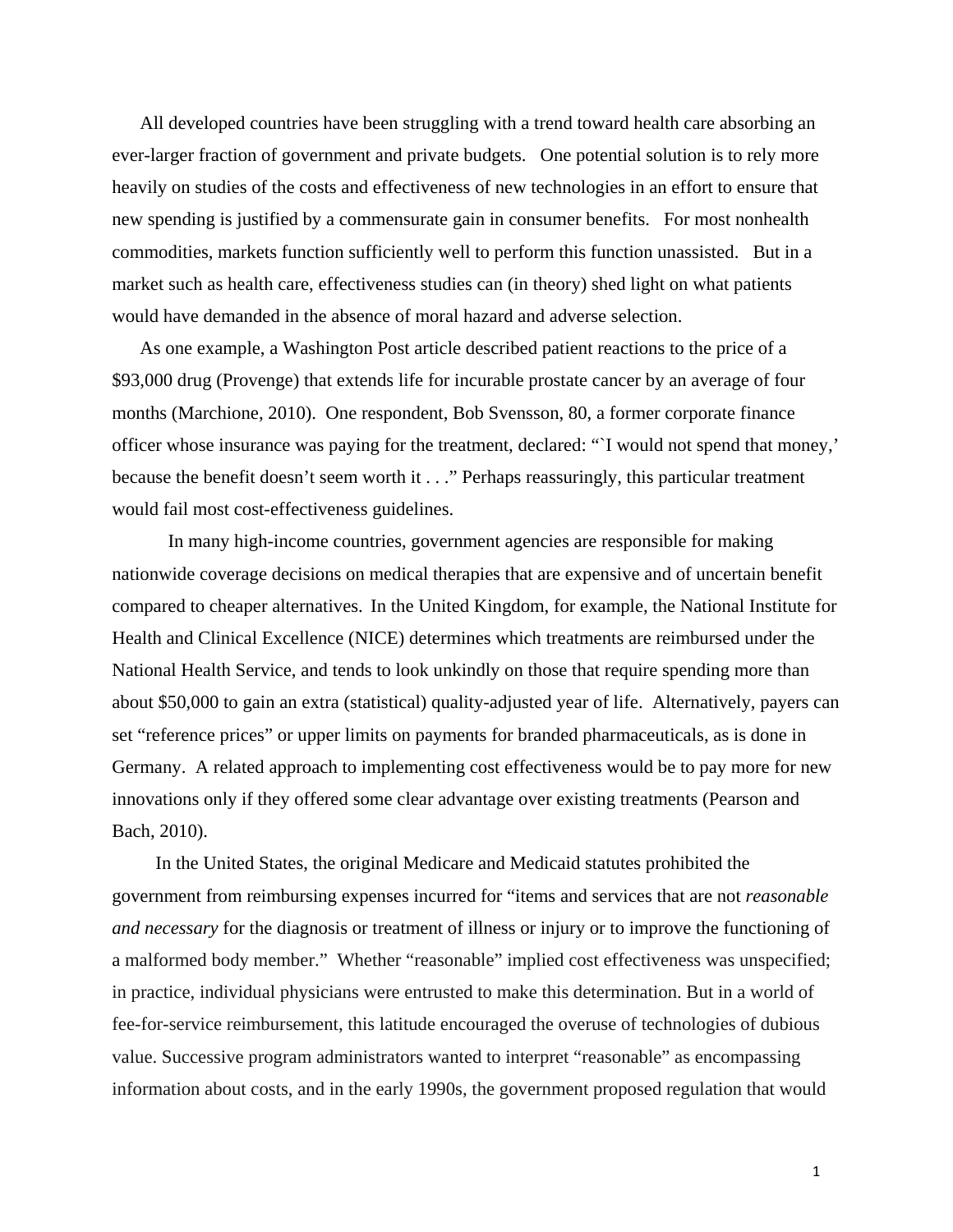do precisely this. Unsurprisingly, there was massive opposition from patient advocacy groups (the American Association of Retired Persons), physician lobby groups (the American Medical Association), and pharmaceutical and device lobby groups (the Pharmaceutical Research and Manufacturers Association of America) who raised concerns about "rationing," leading to the withdrawal of the proposal. Consequently, the Medicare program continues to reimburse for any medical therapy regardless of the incremental value of its benefit. In light of charges about "death panels" in the debate surrounding the healthcare reform bill of 2010, Congress explicitly forbade the use of cost-effectiveness analysis in government programs (Sections 1182(b)(2), 1182(c)(1), 1182(e) of the Patient Protection and Affordable Care Act).

In this context, comparative effectiveness research emerged as an alternative strategy to understand better what works in health care. Put simply, comparative effectiveness research compares the efficacy of two or more diagnostic tests, treatments, or health care delivery methods *without any explicit consideration of costs*. To economists, the omission of costs from comparative effectiveness research might seem nonsensical, especially when healthcare reform was motivated in part to restrain runaway cost growth (Garber and Sox, 2010).

 We argue that comparative effectiveness research still holds promise. First, it sidesteps one problem facing cost-effectiveness analysis—the widespread political resistance to the idea of using prices in health care. Such resistance is not just from political interest groups, but also from voters, who even in lab settings often dislike rationing based on cost effectiveness (Nord, Richardson, Street, Kuhse, and Singer, 1995). Second, there is little or no evidence on comparative effectiveness for a vast array of treatments: for example, we don't know whether proton-beam therapy, a very expensive treatment for prostate cancer (which requires building a cyclotron and a facility the size of a football field) offers *any* advantage over conventional approaches. Most drug studies compare new drugs to placebos, rather than "head-to-head" with other drugs on the market, leaving a vacuum as to which drug works best (Nathan, 2010). Simply knowing what works and what doesn't will improve *productive* efficiency by shedding medical practices that are unsafe at any price.

 But not everyone is a fan of comparative effectiveness. Critics have focused on heterogeneity of treatment effects across patients and physicians. A randomized trial may find no benefit on average, but this tells us much less about whether a specific subset of patients (or patients of particularly skilled physicians) might still gain from the treatment (Groopman, 2010).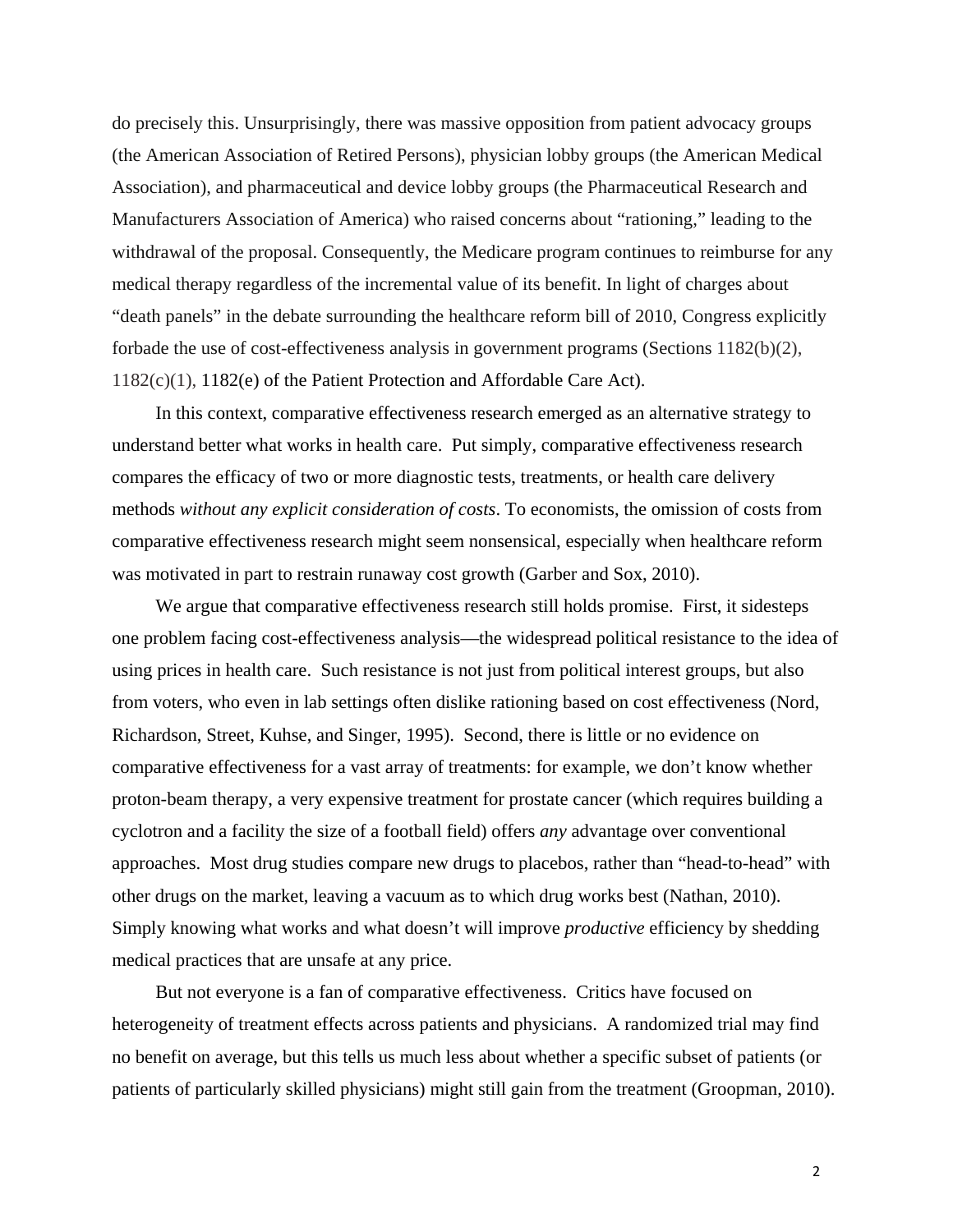These critics suggest that "cookie-cutter" comparative effectiveness coverage decisions can introduce rationing and ultimately worsen patient outcomes. And while comparative effectiveness research can lead to cost savings (Perlroth, Goldman, and Garber, 2010), adopting any treatment that improves health outcomes, no matter what the cost, can worsen *allocative* inefficiency by paying dearly for small health gains. Of course, cost-effectiveness studies that explicitly account for both costs and benefits of healthcare choices would avoid this type of allocative inefficiency, but could introduce other problems, such as provider inertia or drug or device suppliers increasing prices so that they fall just short of cost-effective hurdle rate set by third-party payers.

The real question, though, is whether comparative effectiveness or cost-effectiveness research can help to break the inexorable growth in healthcare costs threatening the solvency of state governments and the U.S. federal government. Some moderating effects might be expected if such research can be used to nudge patients away from less-effective therapies, whether through improved decision making or by encouraging beefed-up copayments for costineffective procedures. More promising still for reducing growth is the use of a comparative or cost-effectiveness framework to better understand where the real savings lie—and the real savings may well lie in figuring out the complex interaction and fragmentation of healthcare systems.

#### **A Primer on Effectiveness Research**

The Institute of Medicine, the independent nonprofit organization that is a part of the National Academy of Sciences, defines "comparative effectiveness research" as "the generation and synthesis of evidence that compares the benefits and harms of alternative methods to prevent, diagnose, treat, and monitor a clinical condition or improve the delivery of care." Benefits can be measured in a number of ways. When comparing treatments for hypertension, for example, efficacy may be measured in terms of life-years saved, strokes prevented, or heart attacks avoided. When comparing diagnostic tests such as CT colonography and colonoscopy to screen for colon cancer, efficacy may be measured by additional cases of disease diagnosed.

 One common measure of effectiveness of a healthcare treatment is a "quality-adjusted life year" or QALY. This calculation is done by looking at the additional years of life a treatment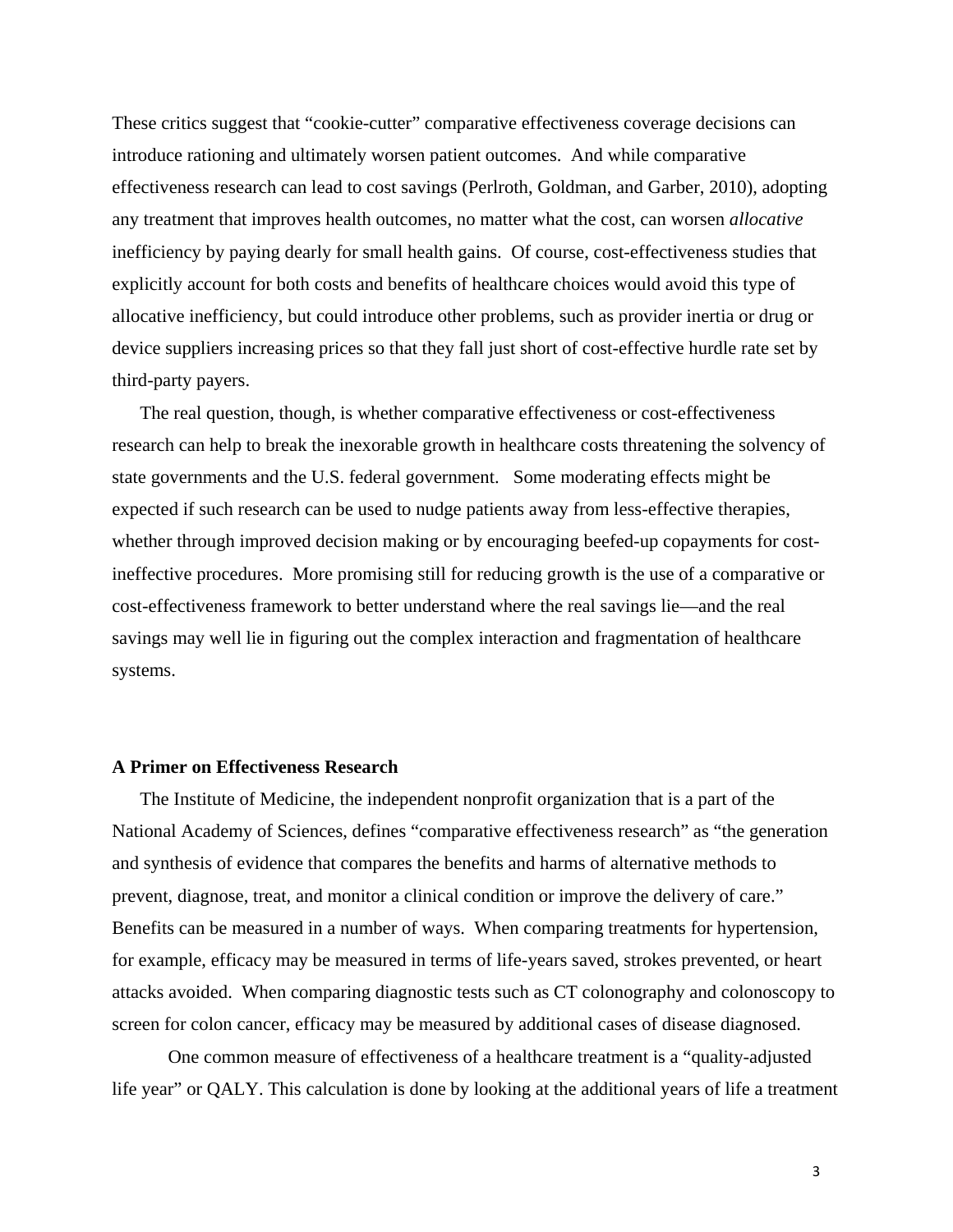provides, weighting those years by the quality of health in each year. The quality rankings range from a value of one for perfect health to a value of zero for death, and even allow negative values for especially unpleasant states of being alive. The quality rankings are determined by looking at the ability of individuals to function along five dimensions: mobility, pain/discomfort, self-care, anxiety/depression, and carrying out normal activities like work, study, and leisure. A healthcare treatment thus could add to years of life, or improve the quality of years of life, or some mixture of the two. The coarser the measure of benefits (for example, measuring survival, but not pain and nausea), the less useful the results of an effectiveness study.<sup>1</sup>

 In comparative effectiveness research, the goal is to choose the option with the best health outcome. In an ideal world where all approaches to treating patients—given an existing body of scientific knowledge—are tested against one another, we could improve along each step of the way the overall health of the population. In this hill-climbing exercise, we would end up at a point where health is maximized, regardless of costs.

 Figure 1 displays the association between factor inputs on the horizontal axis and survival/quality of life on the vertical axis. A concave production possibility frontier illustrates the maximum aggregate health for a given level of inputs. The U.S. healthcare system, represented by point *A* in Figure 1, falls far short of the production possibility frontier, whether because of wasteful costs (as discussed by Cutler and Ly in this issue), or because of shortfalls in health outcomes which would include both reductions in health and lives lost owing to sins of omission (lack of effective care such as prophylactic antibiotics prior to surgery) or sins of commission (Brenner and Hall, 2007, estimated that the overuse of CT and MRIs cause 1.5–2.0 percent of total cancers). The application of comparative effectiveness research to every possible treatment option would move the country to point *B*, at the peak of the production function. This point would almost certainly be more costly than our current status quo, but would represent a point where all possible health-related gains have been exhausted.

While point *B* is productively efficient, it is allocatively inefficient, given that the foregone consumption of attaining that last QALY is so high at point *B* (Garber and Skinner, 2008). By contrast, the objective of cost effectiveness is to adopt only those treatments that yield

<sup>&</sup>lt;sup>1</sup> An alternative to the QALY is disease-adjusted life-years (DALYs), which differ primarily in measuring disease (rather than health) and allows for age-based weights. See for example Robberstad (2005).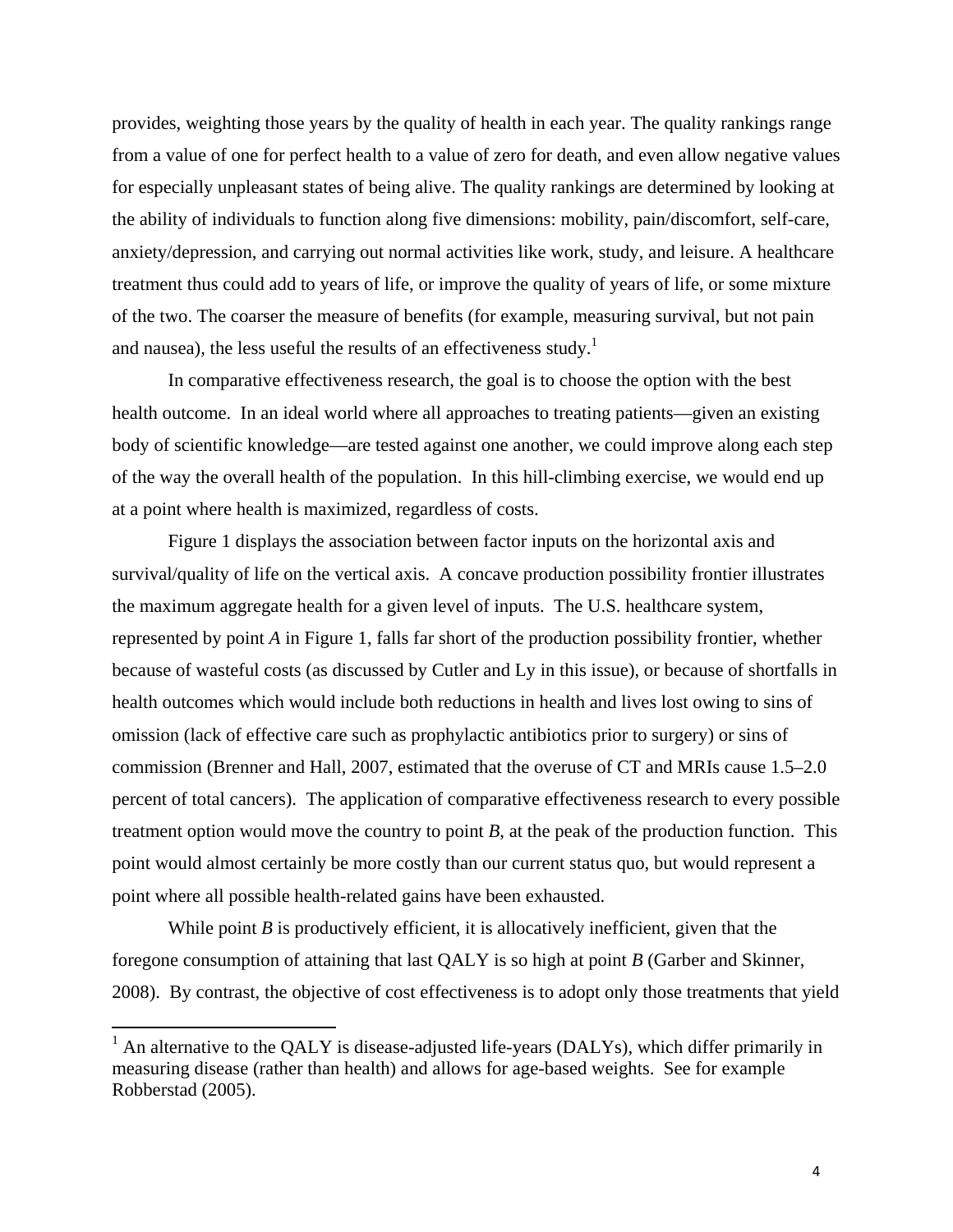QALYs at a reasonable cost—where "reasonable" is of course open to interpretation. If we adopt for convenience a guideline of \$100,000 per QALY or unadjusted life-year (a parameter we discuss later in the paper), then an exhaustive set of studies would again lead us into productive efficiency but at a different point on the production possibility frontier (specifically, at point *C*). At this point, the slope of the frontier is equal to the inverse of this costeffectiveness "hurdle" rate, in this case 1/\$100,000. Economists would prefer point *C* to *B* since the forgone (nonhealth) consumption involved in getting from *C* to *B* exceeds the value of improved health. Intuitively, with the cost-effectiveness approach, all potential treatments are considered, but only those options that improve health for less than \$100,000 per QALY, or that scale back on treatments costing more than \$100,000 per QALY (such as that anticancer drug that cost an average of \$93,000 for an average gain in life of four months) are chosen. In the aggregate, health outcomes would improve and costs would likely decline, but some subsets of the population, such as incurable prostate cancer patients, could end up being worse off (Weinstein and Skinner, 2010).

#### **The Promise of Comparative Effectiveness Studies**

In many cases, comparative effectiveness studies can lead to cost savings. One recent randomized trial compared patients with terminal lung cancer; half were randomized into early palliative care and the other half received regular chemotherapy treatments (Temel et al., 2010). Those in early palliative care experienced better quality of life, lower costs, and *longer* survival.

Another example of cost-saving comparative effectiveness research comes from arthroscopic surgery for osteoarthritis of the knee, in which surgeons enter the knee in a way that is minimally invasive and clean out particles from the joint using a sophisticated camera to guide their movements. Prior to 2002, over 650,000 such surgeries had been performed each year. In that same year, a landmark study (Moseley et al., 2002) demonstrated that compared to a control group of patients receiving "placebo surgery"— skin incisions and simulated surgery—there was no benefit from arthroscopic surgery, leading to a subsequent decline in its use (Hawker, Guan, Judge, and Dieppe, 2008). Perlroth, Goldman, and Garber (2010) suggest that comparative effectiveness research could save up to \$3 billion annually by establishing that for prostate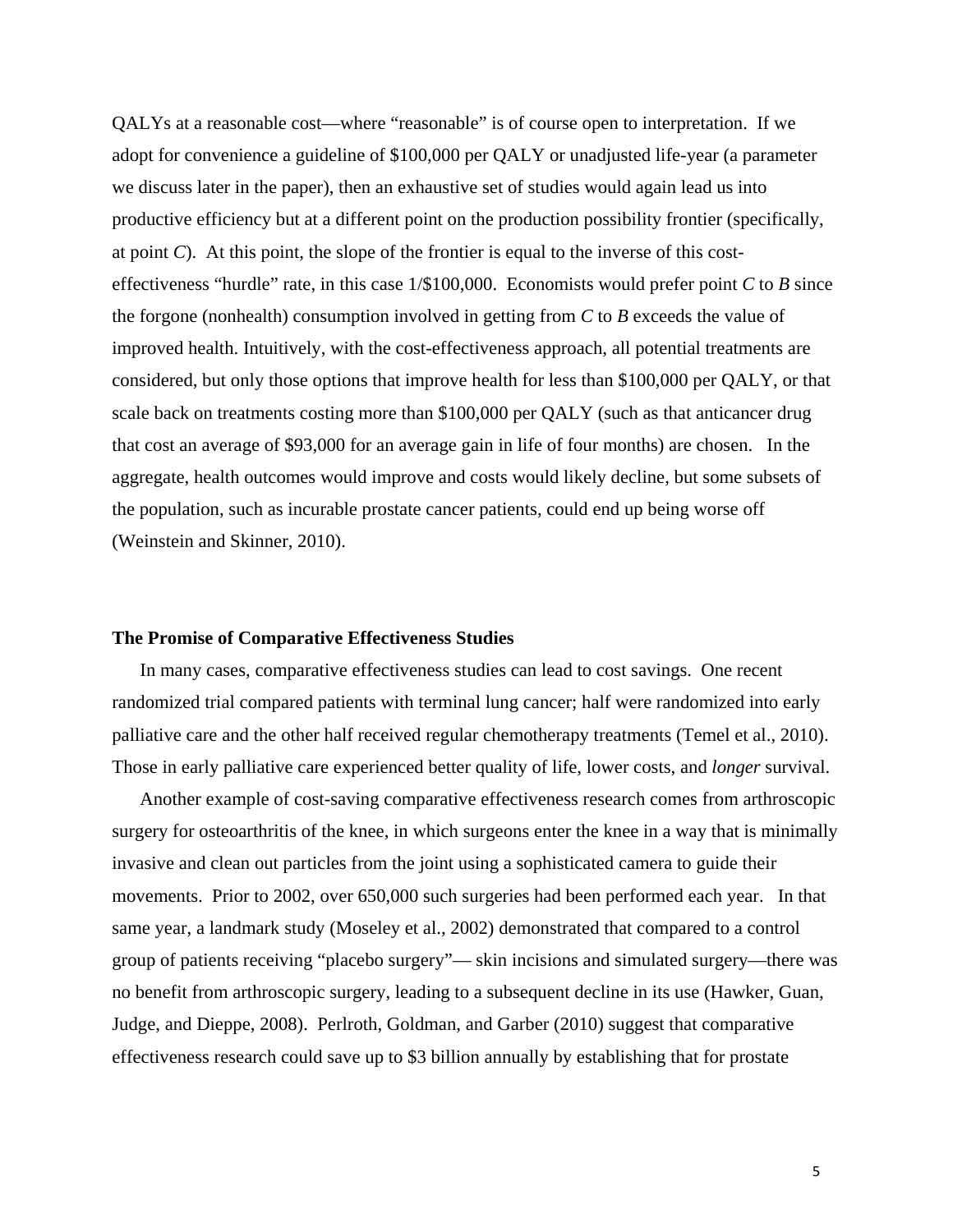cancer patients, prostatectomy (\$7,300 cost) yields results as good as brachytherapy or radiation seeds (\$19,000) and radiation therapy (\$46,900).

Similarly, with cost effectiveness and comparative effectiveness it is easy to make the case for the use of costly percutaneous coronary intervention (PCI), a technique in which narrowed or blocked blood vessels of the heart are opened by inserting an inflatable balloon and often kept open by introducing a coronary stent. (Percutaneous means that the intervention is done through the skin; coronary means that it is done for a blood vessel in the heart.) This technique has been shown to improve survival dramatically compared to drug therapy alone following a heart attack if performed within the first 12 or 24 hours following its onset, and thus it is highly effective (and cost-effective) for this use (Hartwell, et al., 2005).

However, in the evaluation of PCI for patients with stable angina (chest pain and associated symptoms caused by strenuous activity), comparative effectiveness and cost effectiveness part ways. For this group, accounting for about one-third of all PCI procedures, clinical trials have found no mortality benefit and little (and transitory) symptom benefit of PCI relative to drug therapy alone (Boden et al., 2007; Weintraub et al., 2008). The positive benefit means that it passes the comparative effectiveness test; the small magnitude of the benefit and its high cost means that it fails the cost-effectiveness hurdle. But all is not lost for those who worry about allocative efficiency: armed with this new information, patients nervous about invasive procedures are now able to make better decisions, and evidence suggests that well-informed patients tend to want less cardiac surgery, not more (Morgan, et al., 2000). 2

Avoiding all mention of costs makes comparative effectiveness less appealing for economists but possibly more appealing for voters. An intriguing strand of the literature argues that voters, at least Australian ones, simply do not agree with the principle of cost-effectiveness analysis. In a survey conducted Down Under, respondents were asked about hypothetical choices between treating people with Disease *X*, which is treated cheaply, versus Disease *Y* requiring more expensive treatments (Nord et al., 1995). Respondents understood the trade-off and that spending a fixed budget to save people with Disease *Y* would lead to fewer overall lives saved. Five options (I through V) are shown in Table 1, with total lives saved in the third row. Just 6

 $2$  All this said, overall rates of PCI have continued to rise, suggesting that physicians who believe in the procedure, or those whose economic interests would be devastated by recommending against it, are having a greater impact than physicians who are nonbelievers.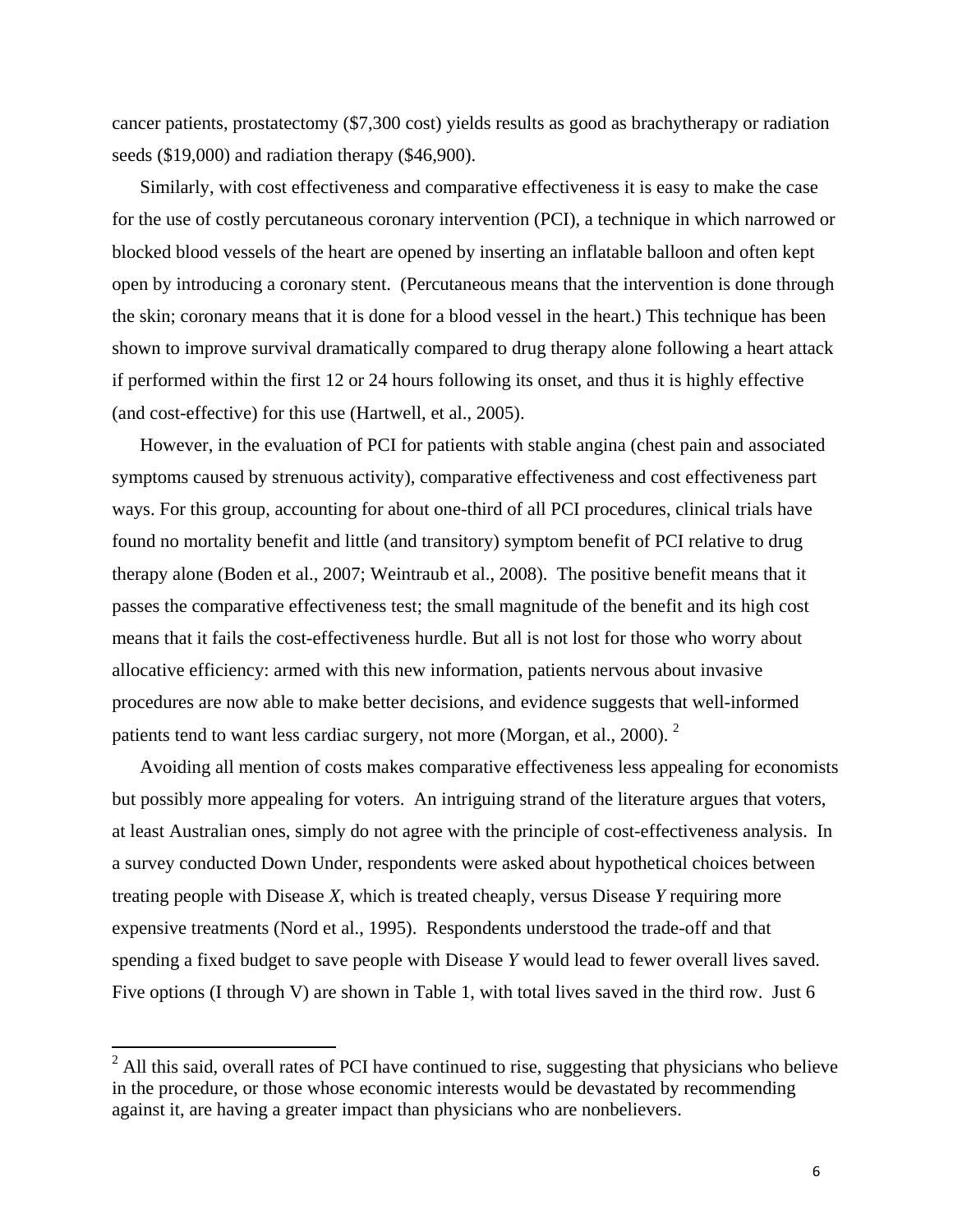percent of the population chose the cost-effective solution (V), and about as many as choose the least cost-effective approach (5 percent). Nearly half chose III, leading to just 34 lives saved instead of the maximum of 50. This result could reflect to some extent "central tendency" of respondents to choose what appears to be the median option, although it is also intriguing that option II substantially outpolled option IV. However, it also appears that the respondents viewed the cost-effective approach as unfair because it failed to insure against the risk of contracting a disease that was more costly to treat.

The Oregon experiment in cost-effective rationing can be viewed as a real-world example of the disconnect between the principles of cost-effectiveness and voter preferences. Starting in 1989, Oregon embarked on a state-level effort to expand Medicaid health insurance coverage to more of its citizens and to finance this broader increase by providing a more limited package of healthcare services. Oregon ranked more than 700 healthcare services according to the desirability of coverage using a panel comprising patients and providers, and the Oregon legislature chose a level below which services would not be covered by state Medicaid. Controversy around this list arose when it was published: for example, life-saving surgical treatments for ectopic pregnancy and appendicitis were ranked below less-important procedures like dental caps for pulp exposure and splints for temporomandibular joint disorder (Hadorn, 1991). Though cost-effectiveness analysis suggested that the net value to society of treating 100 patients with painful temporomandibular joint disorder was of greater net value than saving a single life, the experiment failed. At a minimum, the episode suggests that even when there is some general level of acceptance for the cost-effectiveness argument, implementation is controversial and difficult.

More generally, there appears to be a disconnect between how people think of the whom-tocover trade-off versus the what-to-cover trade-off (Baicker and Chandra, 2010). People seem to prefer that health care for the insured not be rationed. But providing generous coverage—drugs, hospitalizations, outpatient services, proton beam therapy, long-term care—to some and nothing to others, is also a form of rationing.<sup>3</sup> It costs the same to insure 30 million people with a policy

<sup>&</sup>lt;sup>3</sup> Some readers will note that the Emergency Medical Treatment and Active Labor Act (EMTALA) forces hospitals to provide emergency care in the emergency rooms without regard to citizenship or ability to pay. This is true, but EMTLA only requires emergency department physicians to stabilize the patients, not to treat them; a cancer patient would not receive any care for their cancer, nor a diabetic a prescription for insulin.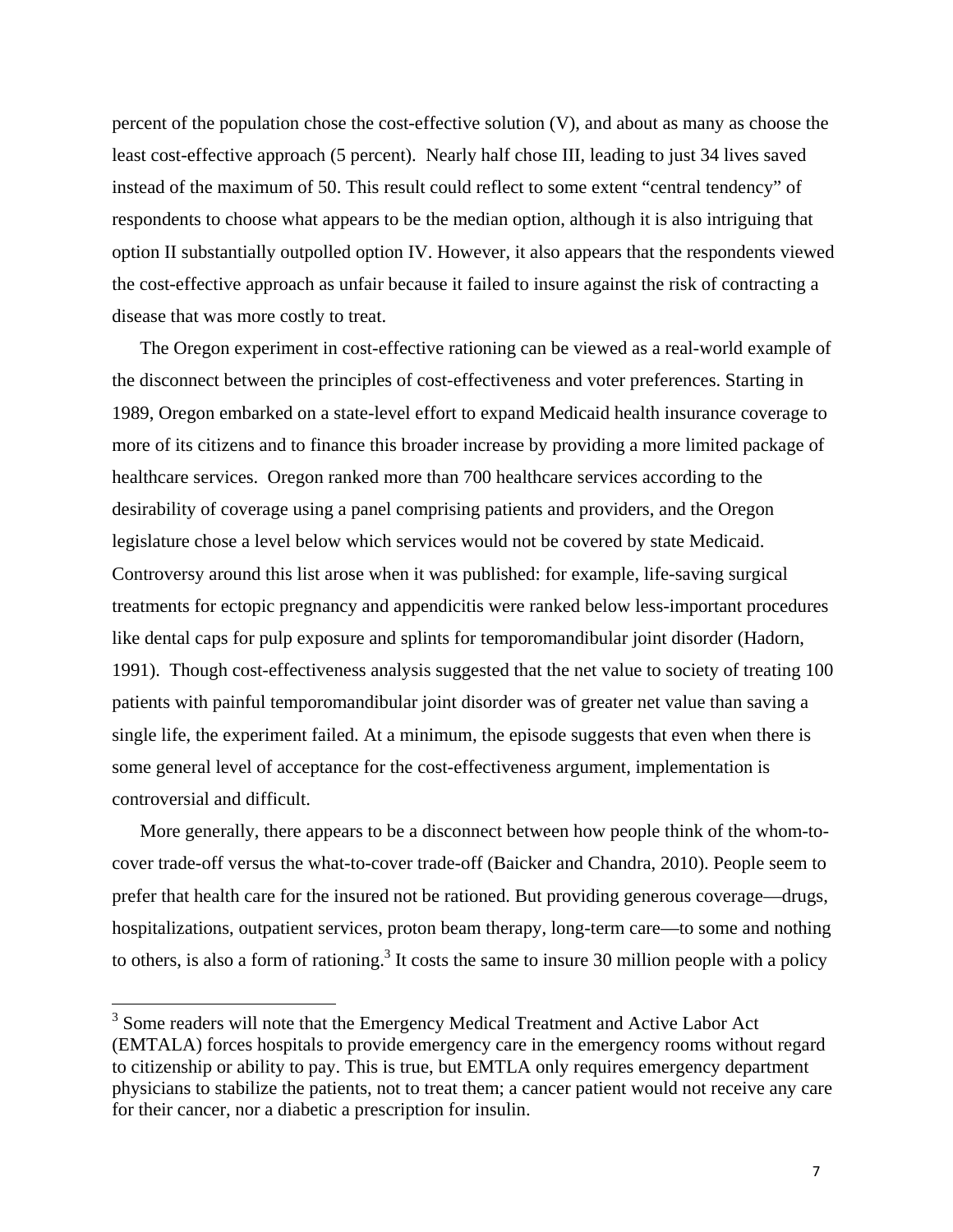that has an annual premium of \$6,000 per year as it does to insure 50 million people with a policy whose premium is \$3,600. To date, the debate about the problem of healthcare costs has been mostly about excluding people from health insurance (Sack, 2011) rather than cutting the generosity of public benefit packages.

Finally, the comparative effectiveness research can prove a useful first step even in the absence of cost information if it provides key estimates of treatment effects, as Garber and Sox (2010) have noted. After all, such effects are typically expensive to determine and require years or even decades of data. Costs are much easier to measure, and can be appended at a later date as financial crisis point draws closer.

#### **Challenges to Using Comparative Effectiveness Studies**

Critics of comparative effectiveness focus on the possibility for heterogeneous patient benefits, which reduce the benefits of what can be learnt from such studies. The effectiveness of a treatment for a given individual can be broken down further according to idiosyncratic patient attributes and according to the process or delivery system by which treatments are delivered*.* These two forms of heterogeneity may result in some patients benefiting from a treatment, while others are unaffected by it (or even harmed). Consider again Figure 1, where initially one begins on the production possibility frontier at point *D*. Now consider two approaches to expanding a new, potentially cost-effective treatment. In the case where only those appropriate for care get it, outcomes and costs improve, to point *E*, still on the "best practice" production possibility frontier. But in the case where treatment is extended across all patients, corresponding to point *F*, outcomes are worse, and costs are higher because the procedure is now done for a wider swath of patients. With variations in healthcare systems with regard to appropriate use of new technologies, extending treatment could even lead to a negative correlation between spending and outcomes, as illustrated by points *E* and *F.*

## *Heterogeneity in Patient Benefit*

Comparative effectiveness research may demonstrate the superiority of one treatment over another when evaluated on average, even though the optimal treatment may vary across patients.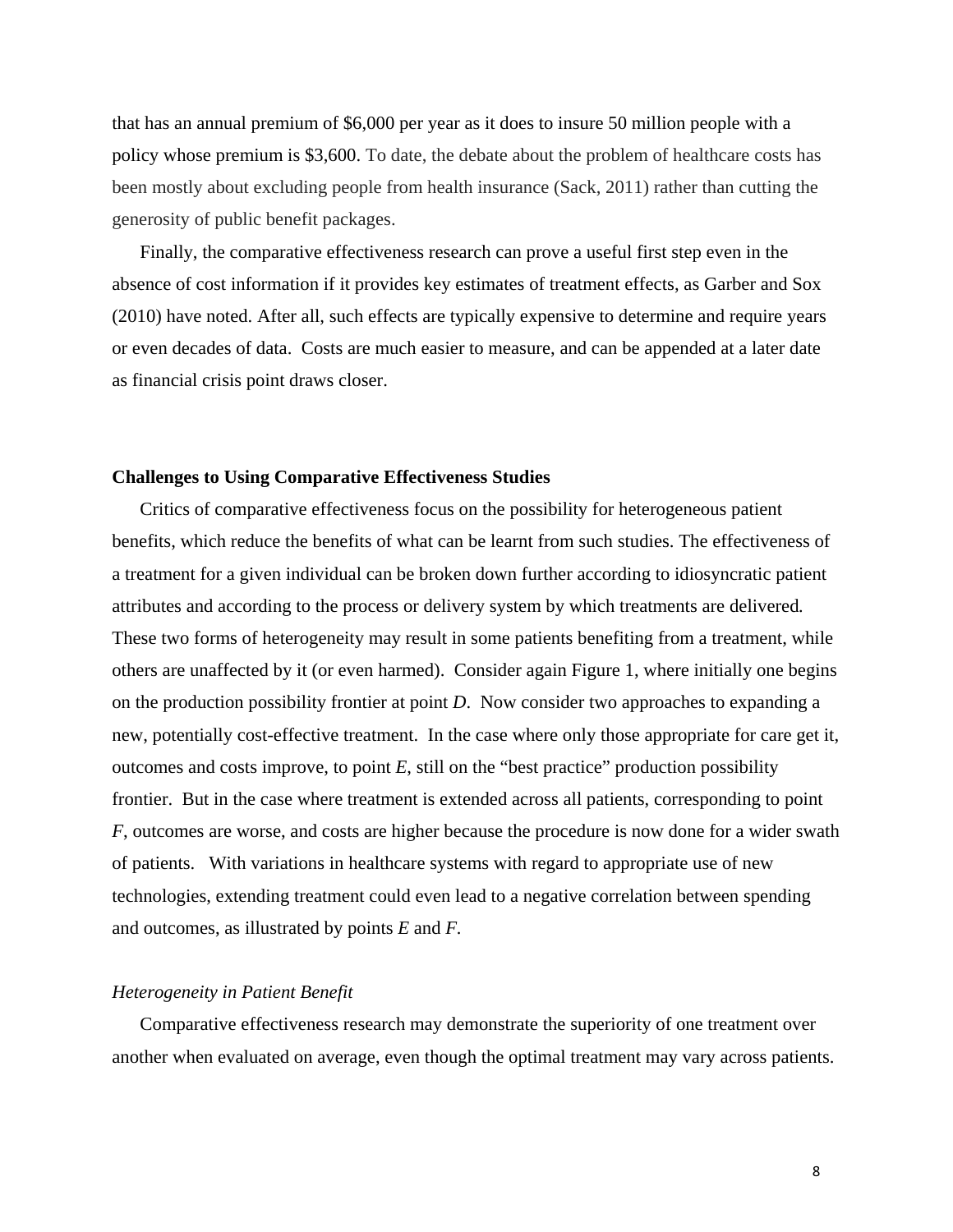This problem would most naturally arise if benefits are imprecisely measured—pain, nausea, or incontinence can be difficult to capture—and collapsed into a single outcome index.

A more complicated situation arises when patient benefits are correctly measured, but some patients benefit more than others from a treatment—a phenomenon known as "treatment effect heterogeneity." To illustrate, consider the biologic drug panitumumab (brand name Vectibix) produced by Amgen. In 2007, the drug was evaluated in Europe for treatment of metastatic colorectal cancer. The drug was rejected on the basis of similar efficacy to pre-existing, lessexpensive chemotherapy. After reviewing the initial submission data, it turned out that those patients with a specific normal gene type were far more likely to benefit from the drug than patients with a mutated gene. By the next year, the drug was approved for patients with a normal gene. A comparative effectiveness study that focused only on the average benefit of patients receiving panitumumab would miss the substantial benefit to a particular subset of patients more likely to benefit. Treatment effect heterogeneity is likely to increase in the future, as drug and biologic manufacturers develop therapies that are tailored to people with certain genes (Garber and Tunis, 2009).

The solution appears straightforward: conduct more studies for the relevant groups. However, this approach can be very expensive, particularly if one doesn't know which groups might benefit. If the results of average effects in a trial have just been announced, and subgroup analyses are precluded by poor statistical power, then what? Binary coverage decisions cover/not cover—would raise concerns about potentially rationing valuable care in subpopulations, particularly where a physician believes on the basis of experience that a specific patient might benefit (Groopman, 2010). A less-stringent use of this new information would be to help "nudge" patients away from the treatment (Sunstein and Thaler, 2008). If comparative effectiveness studies are used to determine patient cost-sharing, or to design shared decisionmaking videos and to inform (but not determine) provider behavior, then the scope for claiming that valuable care is being withheld is substantially diminished.

## *Heterogeneity in Provider Skill*

The effectiveness of a given technology may also depend on the skills of healthcare providers. Providers who use a certain technology repeatedly may find that there are economies of scale, learning by doing, or spillovers to other therapies. In heart disease, for example,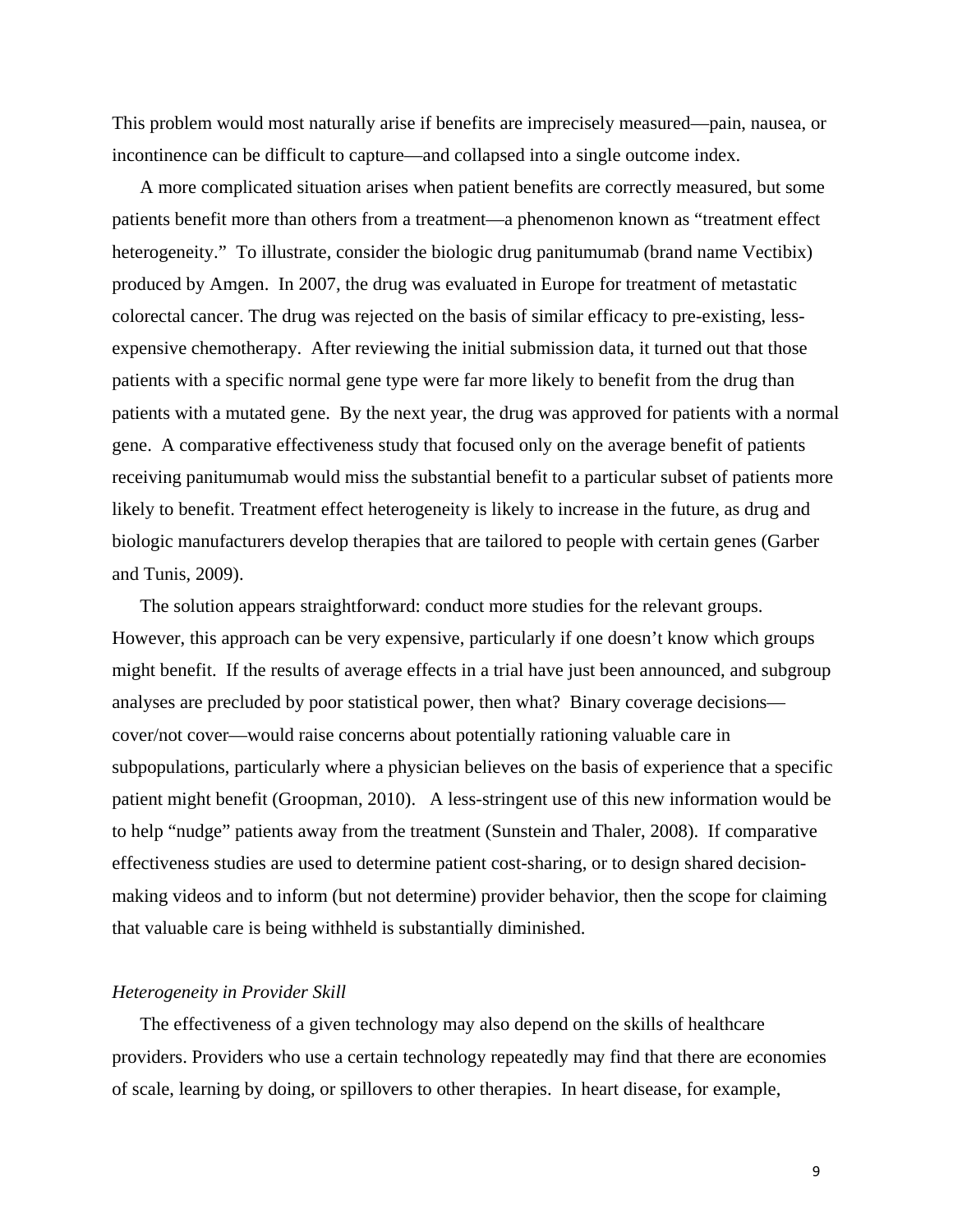patients receiving coronary stents in low-volume medical centers have higher 30-day mortality than patients treated in high-volume centers (McGrath et al., 2000). Chandra and Staiger (2007) find that regions that specialize in treating heart attack patients with intensive management (such as early percutaneous coronary interventions) obtain better results with the therapy than regions relying mainly on medications alone (like aspirin, beta-blockers, and statins).

Another example comes from carotid endarterectomy, a surgical procedure which removes plaque from the inside of the carotid artery that supplies the head with blood, thereby reducing the chance of stroke. In looking at hospital performance in the Asymptomatic Carotid Atherosclerosis Study (ACAS), Wennberg, Lucas, Birkmeyer, Brendenberg, and Fisher (1998) note dramatic differences in the mortality that occurs within two weeks of the endarterectomy (known as "perioperative mortality") depending on whether the procedure was performed in one of the original clinical trial hospitals (1.4 percent mortality), in nontrial hospitals with high volumes of endarterectomies (1.7 percent), or in hospitals with low volumes (2.5 percent). In other words, procedures worth doing in academic medical centers may not be worth doing in community hospitals. This raises the bar even further for studies, requiring randomization across types of providers as well as patients.

## *How Much Will Comparative Effectiveness Research Cost?*

Recall from Figure 1 that using a procedure only among appropriate patients leads to better outcomes at lower costs (point *E* rather than point *F)*. But this ignores the costs of determining which subgroup is most appropriate for treatment. Thus, it is necessary to think about value-ofinformation studies, which assess the value of obtaining additional information on the clinical effectiveness of particular treatments (Dorsey and Meltzer, 2010). Broadly speaking, which treatments should be evaluated sooner rather than later will depend on the degree of uncertainty about clinical effectiveness (perhaps determined by expert panels and systematic review of the medical literature) and the potential total cost savings associated with recommending various treatments—which in turn will depend on the costs of various treatments and the number of people eligible for the treatment.

Observational studies and randomized control trials are two approaches to learning about effectiveness. The former is substantially cheaper than the latter yet carries many caveats. The simplest form of an observational study uses the standard "as treated" approach at the individual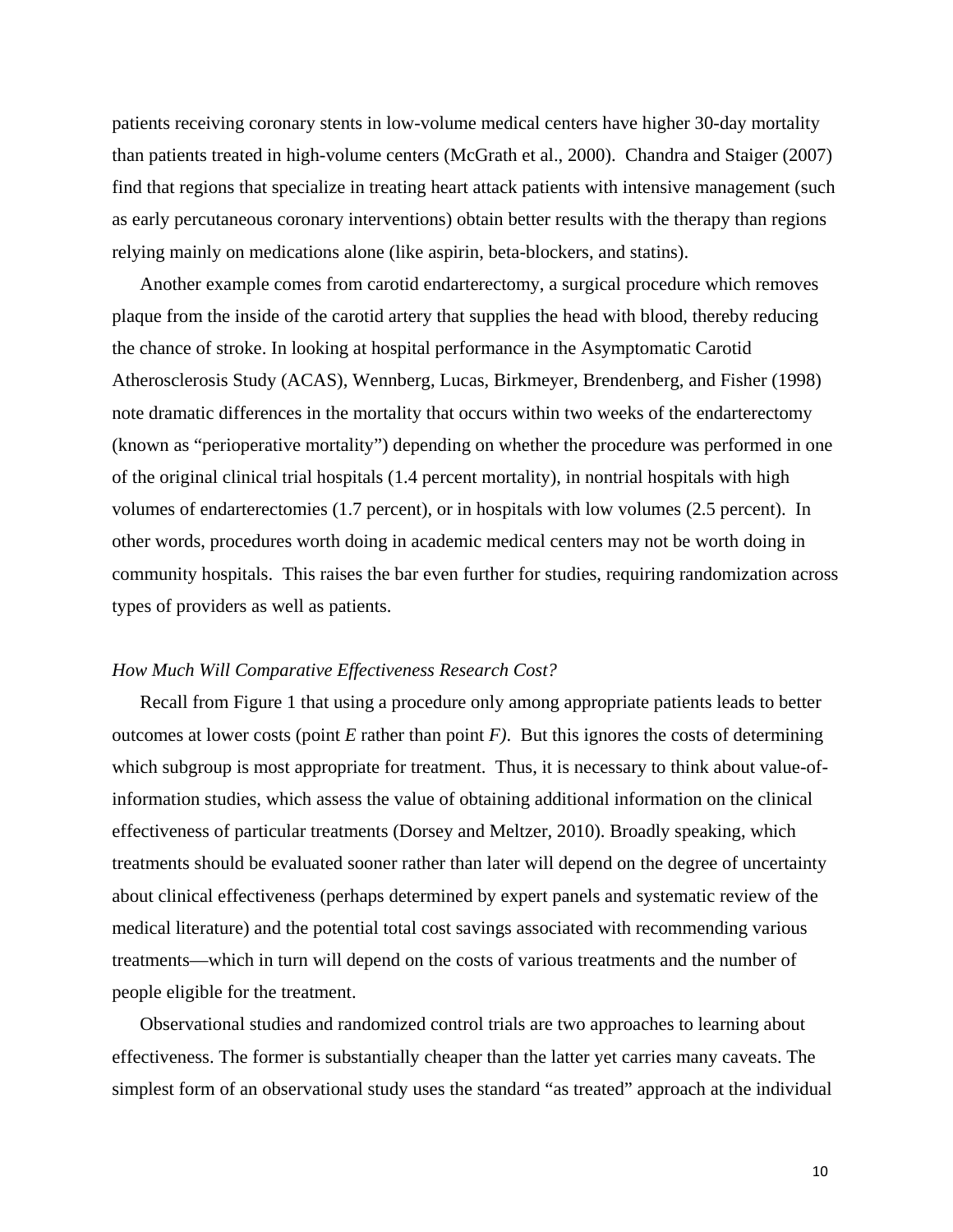patient level with either propensity-score matching or regression analysis with covariates; there is no randomization and the researcher interprets the "treat/nontreat" coefficient as the treatment effect.

Observational studies based on regression adjustments are cheap and relatively easy to conduct, and an optimist might believe that observational studies with high-quality data identify treatment effects just as well as randomized control trials (Concato, Shah, and Horwitz, 2000). But "just as well" isn't always known until a trial is conducted. One prominent example in recent years is hormone replacement therapy, which was given to millions of women in the belief based on observational studies that it reduced menopausal symptoms and decreased heart attacks. However, randomized controlled trials in the late 1990s and early 2000s found that long-term use increased risks of heart attack and stroke (Taubes, 2007).

The discrepancy between randomized trials and observational studies is most salient in situations where the success of a treatment depends on patient factors that go beyond patient severity. It becomes very hard for observational studies to control effectively for confounding variables such as patient adherence, social and family support, and health literacy. All of these factors affect outcomes, but each is notoriously difficult to measure and thus to control for in a regression. Moreover, the reason that some patients stick with a drug for a long time while others do not is that some patients experience side-effects like pain and nausea, while others do not. In such a world, compliance is correlated with benefit, and simply "controlling" for patient factors is unlikely to yield a causal effect.

A more sophisticated class of observational studies tries to construct "natural experiments" to estimate treatment effects, and thus owes more to the econometrics literature. For example, distance to a catheterization lab has been used as an instrument for healthcare intensity (McClellan, McNeil, and Newhouse, 1994), while discontinuity designs (possible, for example, when birthweight cutoffs determine admission to a intensive care unit as in Almond, Doyle, Kowalski and Williams, 2010) have been used to sidestep the otherwise daunting biases inherent in individual-level as-treated models. But the power of this methodologically superior approach is still limited because not every treatment displays a discontinuity or instrumental variable to mimic randomization. Furthermore, the estimated treatment effect is known to be valid only in the vicinity of the discontinuity.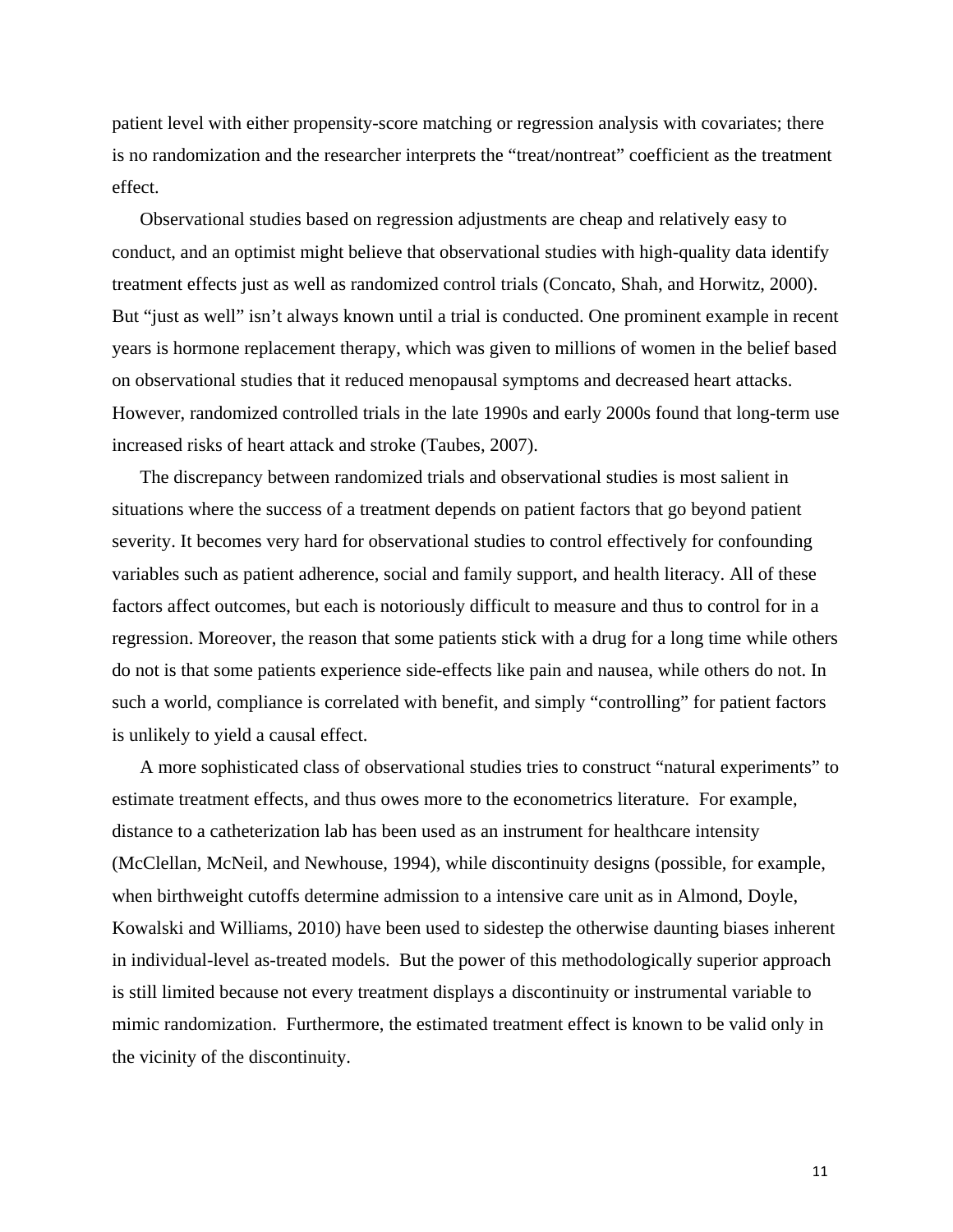For these reasons, the randomized controlled trial is viewed as the gold standard for evidence. Unfortunately, randomized trials are also expensive. For example, preapproval clinical testing done by pharmaceutical companies as part of getting approval from the Food and Drug Administration—so-called Phase III testing—for a single drug costs roughly \$86 million (in 2000 dollars), according to a study by DiMasi, Hansen, and Grabowski (2003). Randomized control trials designed to generate comparative effectiveness research on drugs already known to be efficacious could be less expensive or more expensive, particularly if performed in expanded patient populations to study subgroup efficacy.

Who will cover the cost of these randomized trials? The answer is not always clear. In July 2005, clinical trials established the effectiveness of the biologic drug ranibizumab (brand name Lucentis) in the treatment of macular degeneration, in which older adults suffer retinal damage and severe vision loss (Martin, Maquire, and Fine, 2010). While awaiting approval from the Food and Drug Administration for the new drug, ophthalmologists used an alternative drug (bevacizumab or Avastin, which already had approval), that was essentially identical but significantly cheaper—only \$50 per dose versus \$2,000. Comparing the two treatments is an obvious application of comparative effectiveness. Yet no institution was initially willing to step up to fund such a study, and the Centers for Medicare and Medicaid Services for a variety of reasons could not pay for the full cost of the drugs; the study was saved only by the National Institutes of Health stepping in at the last minute to provide \$25 million in funding on an ad hoc basis. This example underscores the importance of having a mechanism for paying for the treatment while it is being evaluated—a manufacturer may underwrite the costs for a trial in a group where the treatment is expected to work, but will be unwilling to do so for head-to-head comparisons where effectiveness is less clear. In addition to highlighting the issue of the costs of paying for treatments in trials, the example of Lucentis versus Avastin also underscores the tremendous benefit from conducting trials of efficacy for similar drugs with dissimilar pricing. Both drugs are made by Genentech, with Lucentis being developed to capture the higher surplus associated with treatments for macular degeneration; its development was a mechanism to price discriminate. The drugs are in the same class, and have fundamentally similar mechanisms of action.

Given that the United States now spends close to 18 percent of GDP on healthcare (a level of spending close to \$8,000 per capita), it seems reasonable to pay a small fraction of this cost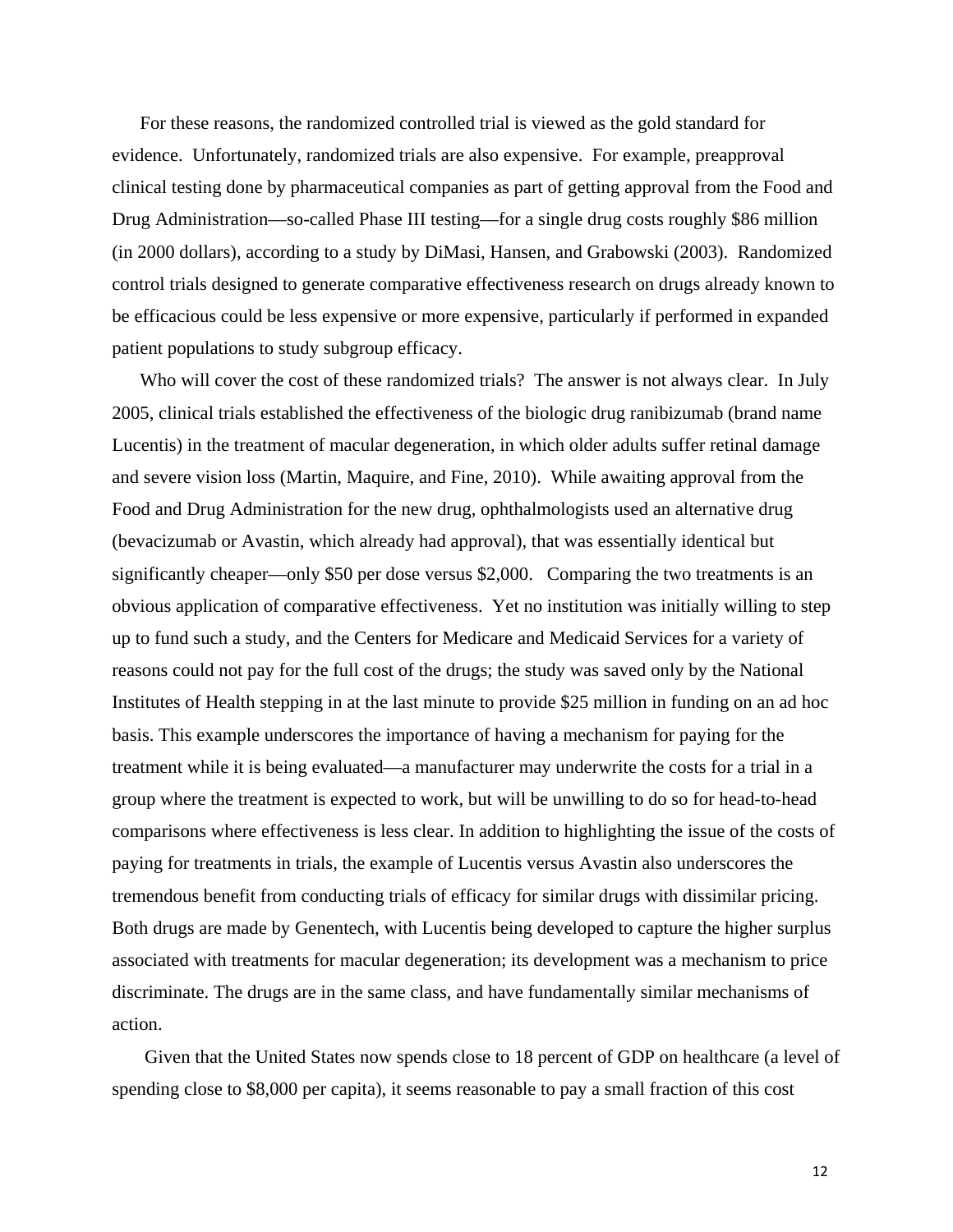towards figuring out what works and what does not. The current National Institutes of Health budget is about \$31 billion per year (\$100 per person), and even tripling the NIH budget to do more effectiveness research would mean that approximately 2 percent of total healthcare spending would then be spent on how to make care more effective. Relative to the cost of developing a new drug this is a small amount of spending; one study estimates that recent drugs have cost \$868 million per drug to develop, with a range of 500 million to 2 billion dollars (Adams and Brantner, 2006). Further, if effectiveness research bends the cost curve trajectory, it could be considered a potential investment. It is also plausible that this kind of knowledge has a strong public good aspect, which would imply that society has underinvested in such research. No individual insurer—whether Medicare or a commercial provider—will fully internalize the benefits of learning the appropriate frequency of office visits or whether Avastin increases survival among patients with metastatic colon cancer. The presence of such knowledge externalities would suggest a powerful role for federal funding of these trials, perhaps funded through taxes imposed on the healthcare industry.

#### **Towards the Gold Standard: Adding Costs to Effectiveness Analysis**

Of course, comparative effectiveness isn't enough for cost-effectiveness, which depends on the societal value of the additional life gained *and* the relative cost of achieving that gain. To compare value to costs, economists have proposed converting quality-adjusted life-years (QALYs) to dollars. The conversion factor was initially suggested as \$50,000 per QALY, based on a 1984 Canadian study of annual costs of care for patients with end stage kidney disease on dialysis (Winkelmayer, Weinstein, Mittleman, Glynn, and Pliskin, 2002). Since that time, it has been updated for inflation to \$100,000 per QALY (Lee, Chertow, and Zenios, 2009). An alternative way of rationalizing this figure is to use annual salaries in industrialized nations to value an additional year of life; for example, an annual salary of \$30,000 for a 40-hour work week would lead to a value of a life-year of approximately \$100,000 if leisure time were valued at the same rate as the market wage (also see Garber and Phelps, 1997). Clearly, there is considerable uncertainty about what is "the" value of a life, with some estimates topping \$300,000 per year (Murphy and Topel, 2006).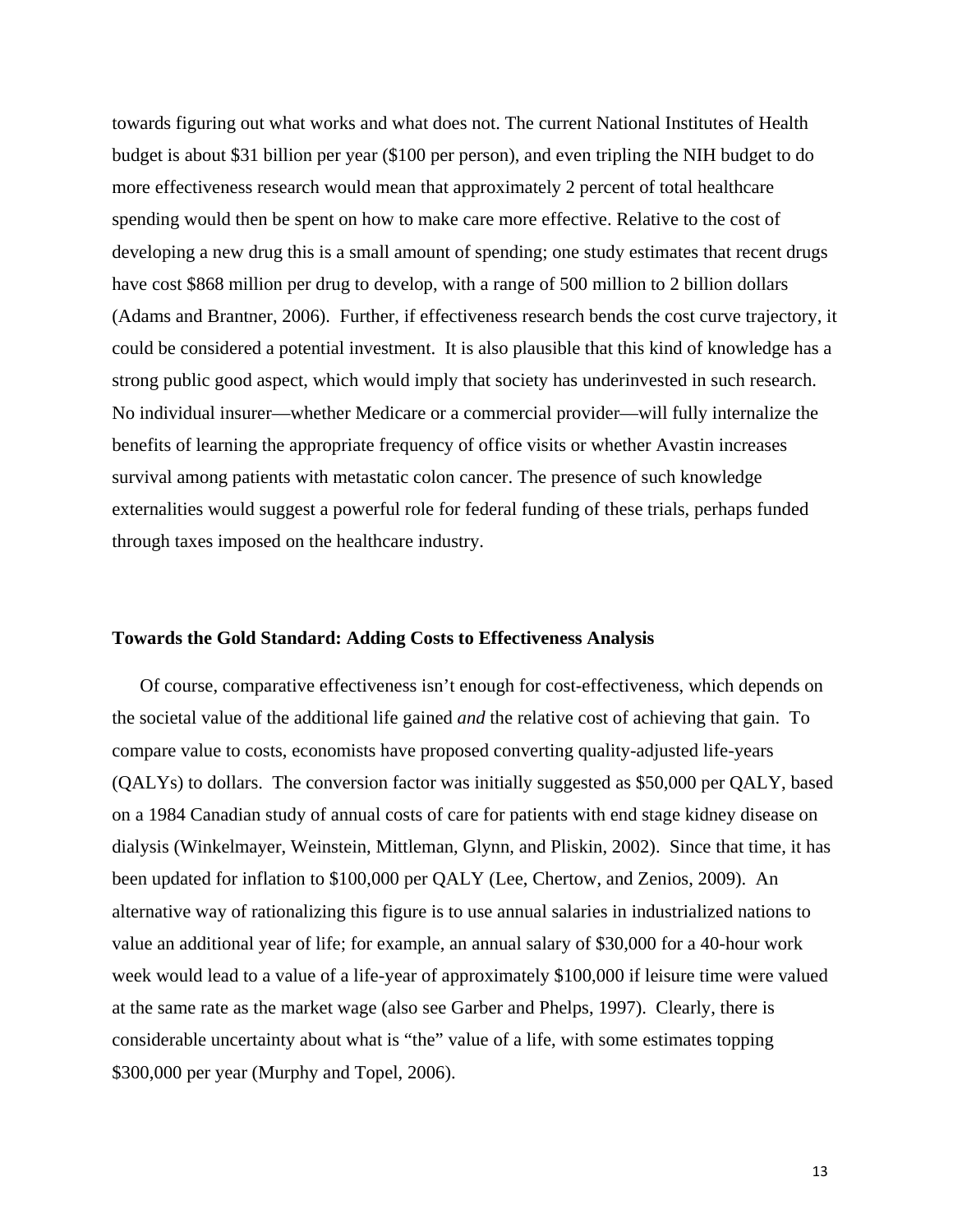When treatments are comparatively effective but cost more than \$100,000 per additional QALY in the United States, they are generally viewed as not being cost effective, even if Medicare or private insurance companies continue to pay the bills (Cutler, 2004). In countries such as the United Kingdom and Australia, treatments whose incremental life extensions cost more than \$50,000 per QALY are routinely denied coverage. For example, in a highly publicized coverage decision regarding the biologic medication bevacuzimab (Avastin), the United Kingdom refused national coverage of the drug for patients with metastatic colorectal cancer on the basis that the drug improved life-expectancy by six weeks over the preexisting standard of care but cost an additional \$110,000 dollars per QALY to do so.

## *Aren't Prices Charged for Treatments Endogenous?*

A subtler point is that most cost-effectiveness studies use the *price* charged to the national health plan or insurer as the measure of cost rather than the actual cost of production. The difference between price and cost is a particularly important issue in health care, where new technologies or patented inventions often have prices that far exceed the costs. A patented drug may have a high mark-up, while another drug that is equally costly to produce may be priced much cheaper if that drug's market is more competitive. If prices are used instead of costs in a cost-effectiveness analysis, the analysis may not lead to the socially efficient outcome (Jena and Philipson, 2010; Basu and Philipson, 2010). Indeed, in the case of multiple drug-resistant tuberculosis treatments in developing countries, global health leaders were able to negotiate the price of drugs down by as much as 90 percent, suggesting that many cost-effectiveness ratios using prices should be viewed as opening bids in a process of price negotiation (Yong Kim, et al., 2005).

#### *Cost-effectiveness Analysis of Healthcare Delivery Systems*

Cost-effectiveness research may ultimately deliver its largest productivity improvements through the analyses of healthcare delivery systems, which vary greatly in their use of office visits, specialist consultations, outpatient services, and imaging technologies. Evaluating these interventions separately is tricky given the complicated production function that maps these inputs into health. But evaluating the overall productivity of different delivery systems offers great potential for substantial cost saving. To illustrate, leading medical care centers have nearly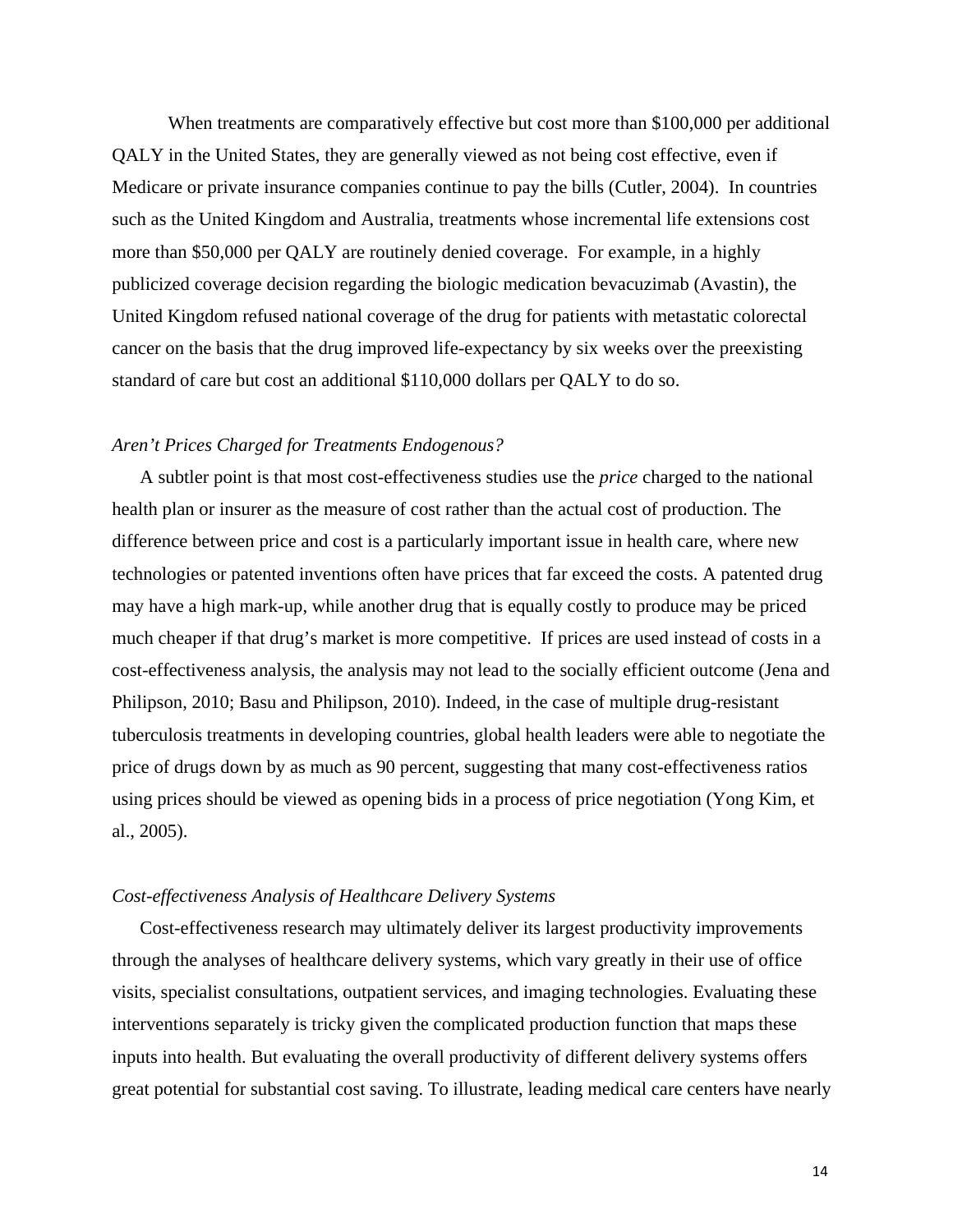two-fold range in risk-adjusted costs in their care of patients with heart attacks, largely due to how frequently patients are seen and how often they are referred to specialists, cared for in the hospital, and subject to diagnostic testing and imaging (Fisher, Gottlieb, and Wennberg, 2004). These differences are unlikely to be the consequence of one hospital and not another having access to new technology, because every hospital in the sample is a teaching hospital; these differences primarily reflect "how" care is provided.

Comparative effectiveness analysis of the delivery system can identify efficiency at the system level. We illustrate the promise of this approach in Table 2. The first column provides summary measures of cost changes and outcomes changes for the 25 largest hospitals treating Medicare heart attack patients. <sup>4</sup> Since 1992, one-year mortality after heart attack has fallen by 4.9 per 100 heart attack patients (in medical terms, those who suffered an acute myocardial infarction). Most of this decline occurred in the early to mid-1990s; more recently mortality gains have slowed. Risk-adjusted inpatient Medicare expenditures for those with a heart attack rose by \$7,397 during this period, implying a cost effectiveness of overall inpatient treatment of \$12,455 per life-year (Cutler and McClellan, 2001).

This same calculation was then carried out for each of five large hospitals separately, shown in the remaining columns of Table 2. The hospitals are ranked by their own cost effectiveness, again defined as the change in expenditures divided by the change in risk-adjusted life expectancy. For the five hospitals chosen, individual cost-effectiveness ratios ranged from one that was highly favorable (A), just \$5,064 per life-year, to a ratio of \$163,633 for Hospital D, and to an undefined ratio for the least effective hospital (E), because expenditures rose while mortality did not change. While percutaneous coronary intervention (PCI) rates grew in all five hospitals (from 27 to 47 percent of patients on average), there was not a strong correlation between either levels or rates of this growth, whether among the five hospitals, or more generally among all hospitals. Clearly, the "cost-effectiveness" of each hospital is determined by factors that have little to do with rationing care, and more to do with efficient organization of inpatient services and avoiding fragmented post-acute care once the patient has left the hospital.

<sup>&</sup>lt;sup>4</sup> The results presented here are similar to those for the entire sample. We began with a 100 percent sample of Medicare Part A claims data from 1992–2004 to create a longitudinal cohort of fee-for-service enrollees, age 65 or over, coded with a new acute myocardial infarction, and risk-adjusted as in Skinner, Staiger and Fisher (2006), limiting the sample to larger hospitals with at least 250 heart attack patients in any given year. All prices are in 2004 dollars.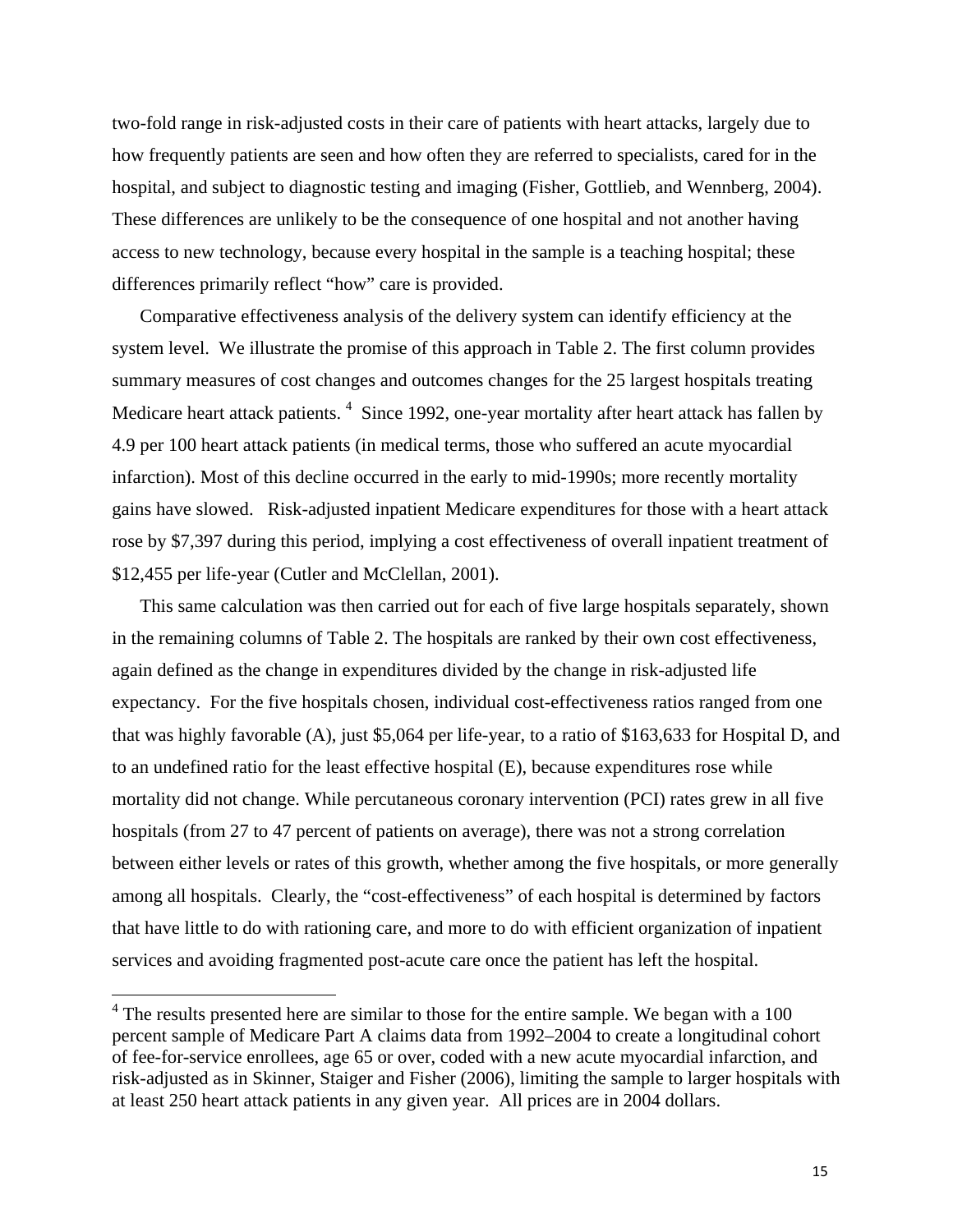At least one physician would seem to agree with our optimism for greater cost effectiveness of the delivery system. The surgeon Atul Gawande writes: "[T]he scientific effort to improve performance in medicine—an effort that at present gets only a miniscule of scientific budgets can arguably save more lives in the next decade than bench science, more lives than research on the genome, stem cell therapy, cancer vaccines, and all the laboratory work we hear about in the news" (Gawande, 2007). In other words, simply learning how to better use what we already have may prove more valuable for patient health than new scientific discovery.

#### **Conclusion**

Comparative effectiveness analysis may appear inadequate to the task of taming healthcare cost growth in the U.S. The Patient-Centered Outcomes Research Institute, the nonprofit private entity created by the 2010 healthcare reform legislation, cannot even consider costs in its findings, as Congress prohibited its use of "a dollars-per-quality adjusted life year (or similar measure . . . ) as a threshold to establish what type of health care is cost effective or recommended" (Garber and Sox, 2010).

But this view is too narrow. Comparative effectiveness research adds to the public knowledge-base about what works in healthcare and what doesn't, as Garber and Sox (2010) have emphasized. In other words, simply learning how to better use of what we already have may prove more valuable for patient health than a new scientific discovery. Like medical innovations that yield a stream of benefits to future patients (as in Murphy and Topel, 2006), comparative effectiveness research adds to the stock of knowledge with potential long-term payoffs in the U.S. and elsewhere. Still, opponents of comparative effectiveness research raise two concerns: first, that in a world where each patient responds differently to a treatment, a move towards greater effectiveness studies would reduce welfare by ignoring the heterogeneity in benefits; and second, that such efforts "ration" care. Both views are overly simplistic.

While recognizing the inherent downside of "cookie-cutter" rules for treating patients, one can still find value in comparative effectiveness research. It's certainly true that a randomized study may report an average-effect of the treatment, averaged over subgroups of patients, and thus not tell us treatment effects about a specific patient being seen by a specific doctor (Groopman, 2010). But knowing the average effect is better than the *status quo* of having no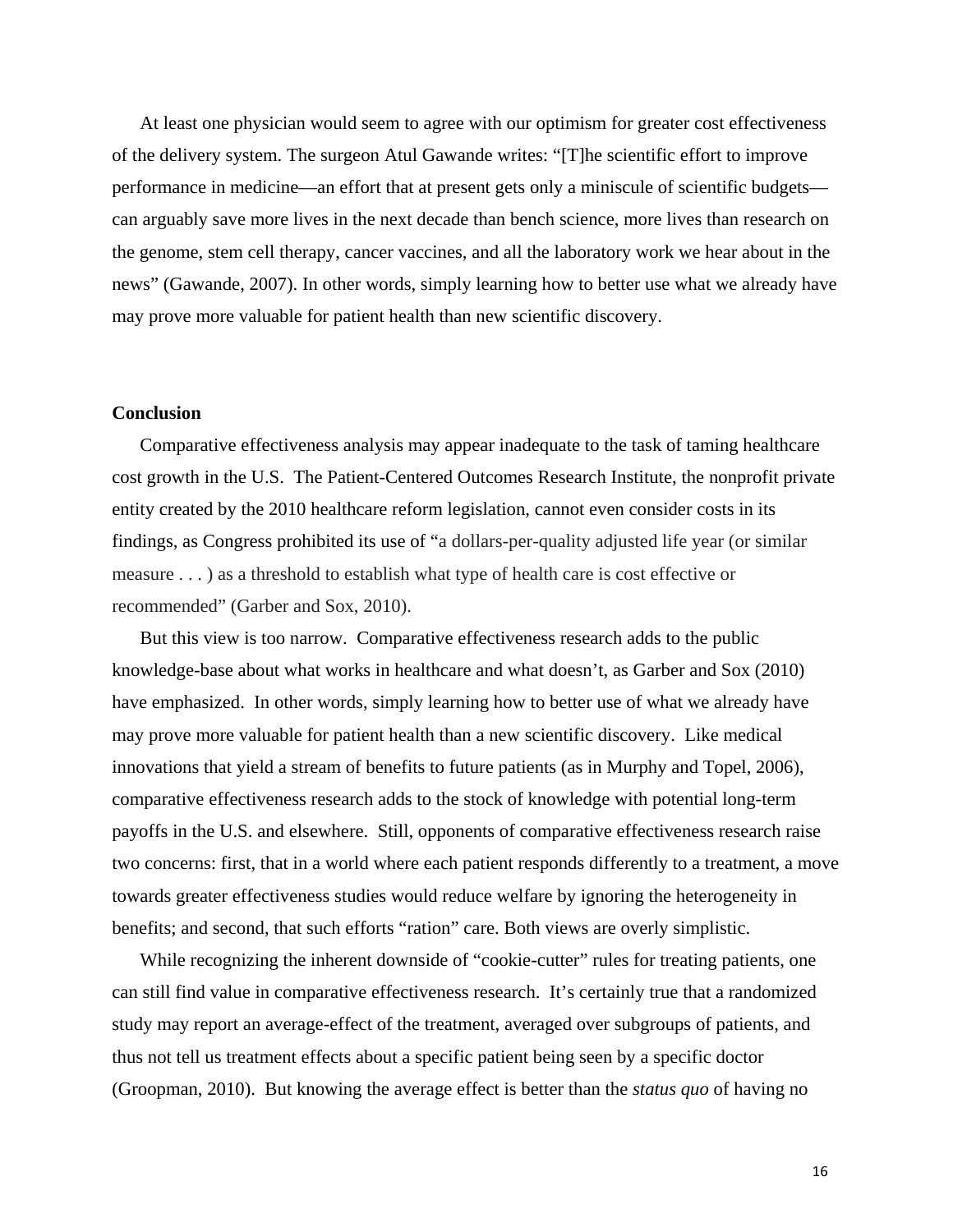published knowledge—a lacuna. Nor in the absence of comparative effectiveness studies can one rely on Bayesian physician learning to converge towards the universal optimum; different physicians converge to very different decision rules, and they are unlikely to all be correct (Sirovich, Gallagher, Wennberg, and Fisher, 2008). History has repeatedly shown that decision making based solely on physician experience can be wrong, and sometimes with devastating consequences. Examples in breast cancer include radical mastectomy (which offered higher morbidity along with no survival benefit) and high-dose chemotherapy followed by bonemarrow transplants to rebuild the immune system. In both cases, some physicians loudly proclaimed that trials were unethical because it was so clear that the more aggressive treatment was superior, an argument that was only silenced when trials came along.

Fears about how comparative effectiveness research will ration care also appear shortsighted. Some patients will get *more* valuable care with effectiveness studies. But offering treatments without regard to value—whether chemotherapy, angioplasty, proton beam therapy, or others simply means greater financial pressures in the public and private sector to ration care to other patients by cutting insurance coverage (Sack, 2011).

Can comparative effectiveness and cost-effectiveness research really help to moderate healthcare cost growth? Our answer is a guarded yes: the research provides necessary but not sufficient information to change the behavior of patients and providers. Comparative effectiveness research generates useful information to assist patient decision making. But it's not enough just to publish the research; the information must also reach those patients who have overly optimistic perceptions of treatment benefits (Rothberg et al., 2010). Nor is it enough to assume that comparative effectiveness research will change physician behavior. One recent study found no benefit from vertebroplasty, a surgical procedure that injects cement into the spine for stabilization; still, one radiologist declared that, despite the study, he "will continue to recommend the surgery because he has seen its benefits" (Lazar, 2009). Even "black box" warnings about elevated heart attack risk from using the drug rosiglitazone for diabetes—that is, warnings on the package surrounded by a black box that is intended to emphasize the concern led to only modest reductions in its use for some regions of the United States (Shah, Montori, Krumholz, Tu, Alexander, and Jackevicius, 2010).

 Clearly, lack of research is not the only obstacle standing in the way of using comparative effectiveness research to reduce healthcare costs. The inability or unwillingness of providers and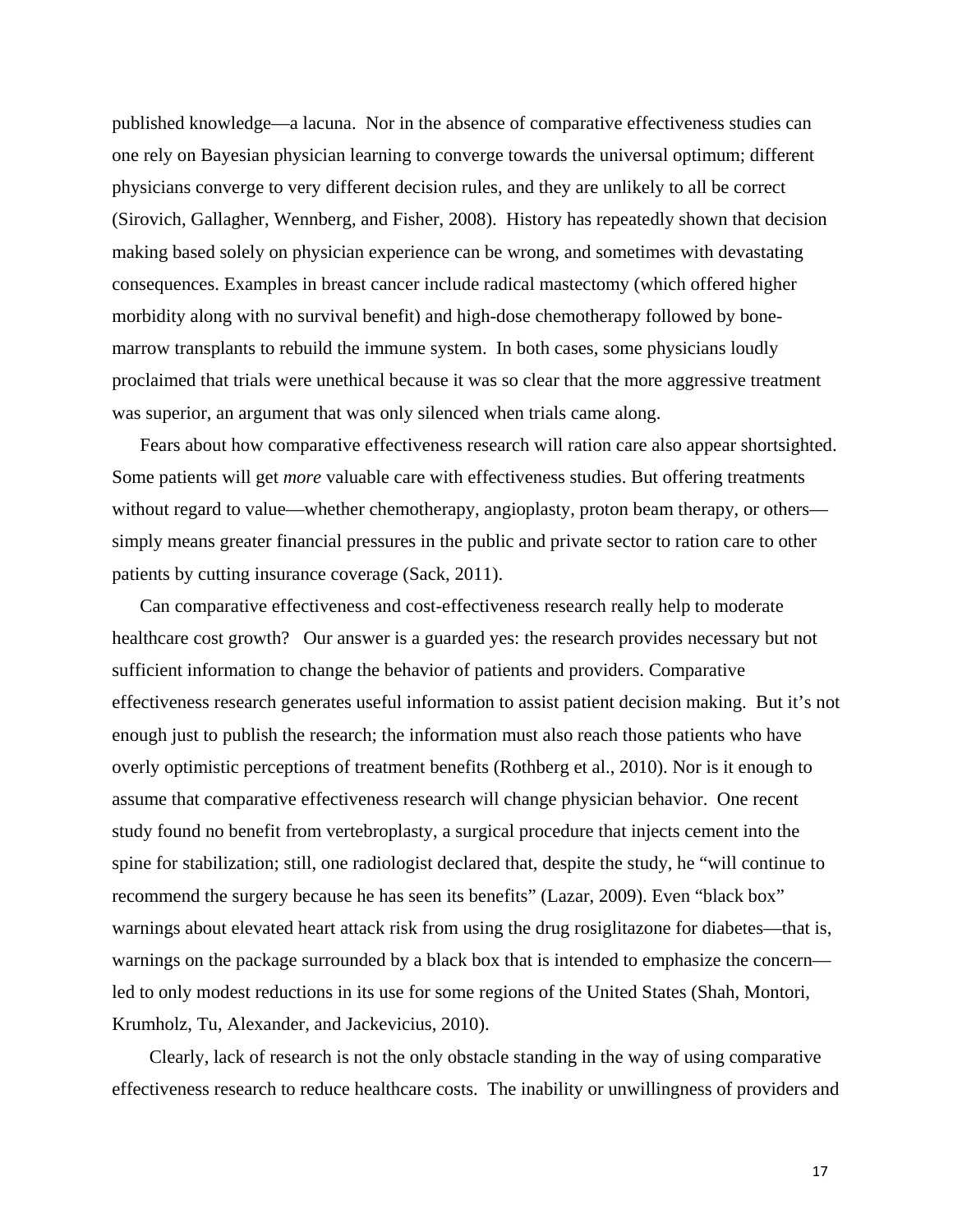policymakers to use the information gleaned from comparative effectiveness research to make actual changes in reimbursement or patient cost-sharing may be just as important. Despite genuine efforts by Medicare officials to use cost-effectiveness analysis to determine reimbursement and coverage decisions in the Medicare program, Congress has been unwilling to do so. In court, insurance contracts are often interpreted in favor of the insured, and courts are reluctant to use published scientific literature to make rulings about what should be covered and what should not (Ferguson, Dubinsky, and Kirsch, 1993). Given that Medicare reimburses without regard to the underlying value of health gains, or health gains relative to alternative treatments, it becomes very difficult for a private insurer, especially a single insurer, to take the lead on applying comparative effectiveness research (Chandra and Skinner, forthcoming).

Still, both private and public insurers might make more widespread use of comparative effectiveness research to determine patient cost-sharing based on the efficacy of a drug, therapy, or device. Private insurers are not forbidden from using "value-based" insurance design that lowers copayments and coinsurance for proven treatments and raises prices to patients (and perhaps lower prices to providers) for procedures that are of marginal value in comparative effectiveness research (for example, Chernew, Rosen, and Fendrick, 2007). The key point, though, is that comparative effective research be used to nudge patients and patients rather than to disallow coverage entirely, minimizing concerns about "rationing."<sup>5</sup>

 A more ambitious approach would use "dynamic pricing"—that is, Medicare would pay providers more for treatments with demonstrated superiority, and the same for two treatments with identical outcomes (Pearson and Bach, 2010). This switch would move away from the binary cover/not cover decision, but would also require substantial changes in law and political processes that could (unfairly) invoke cries of rationing.

One area where cost-effectiveness analysis may prove to be particularly potent is in evaluating the relative efficiency of different delivery systems—here, effectiveness analysis isn't being used to evaluate narrow scientific discoveries (drugs or procedures), but to direct how care is delivered. The efforts of the 2010 U.S. healthcare legislation to encourage "accountable care organizations" could in theory help to encourage greater attention to the cost effectiveness of healthcare *systems*; shared-saving "bonuses" would be provided to healthcare organizations that

 $<sup>5</sup>$  Noneconomists may find the distinction between "rationing" care and pricing care out of the</sup> reach of lower- or middle-income consumers difficult to understand, however.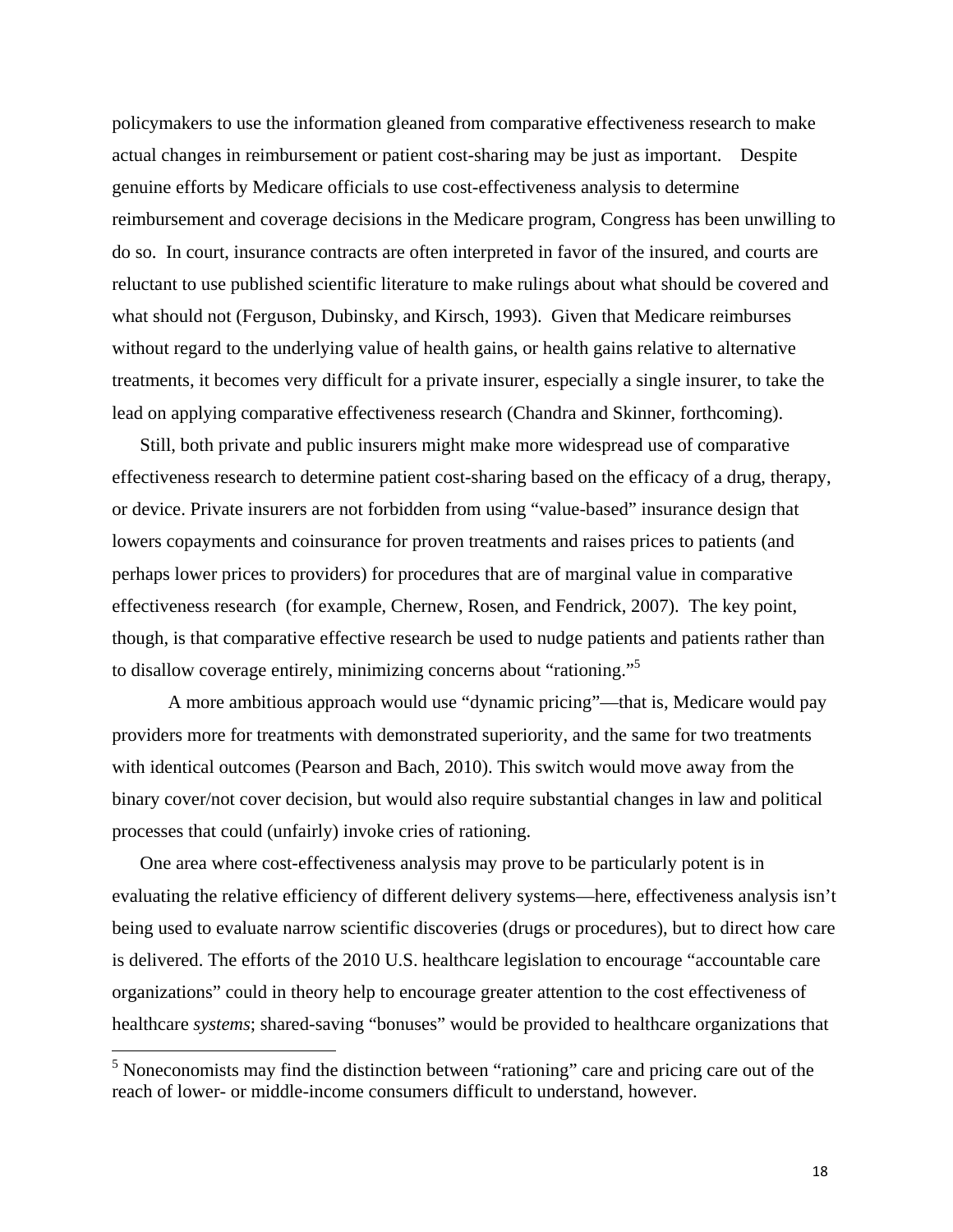are able to provide high-quality care at lower costs (as discussed in more detail in the paper by McClellan in this symposium).

This in turn would presumably increase demand for learning about efficient institutional organization—such as weekend drop-in clinics rather than emergency room care—as well as cost-efficient procedures. Estimates from the literature on geographic variation in health spending suggest that, at a minimum, 20 percent of the \$2.5 trillion spent by the United States on health care could be saved if cost-effectiveness research guided the redesign of inefficient healthcare systems (Skinner, Fisher, and Wennberg, 2005; Buntin and Cutler, 2009).

Over the medium- and long-term, as healthcare spending continues to rise, the financial pressure to consider such system-level cost effectiveness will become colossal. The implausibility of the marginal tax rates needed to finance government-provided health insurance—reaching 70 percent or more by 2060 (as discussed in Newhouse, 2010; Baicker and Skinner, 2011)—leads one to question not whether a fundamental shift in cost-growth will occur, but when. Comparative effectiveness research and its half-sibling cost-effectiveness research will provide a solid foundation for reform, once politicians and voters understand how dismal is the alternative.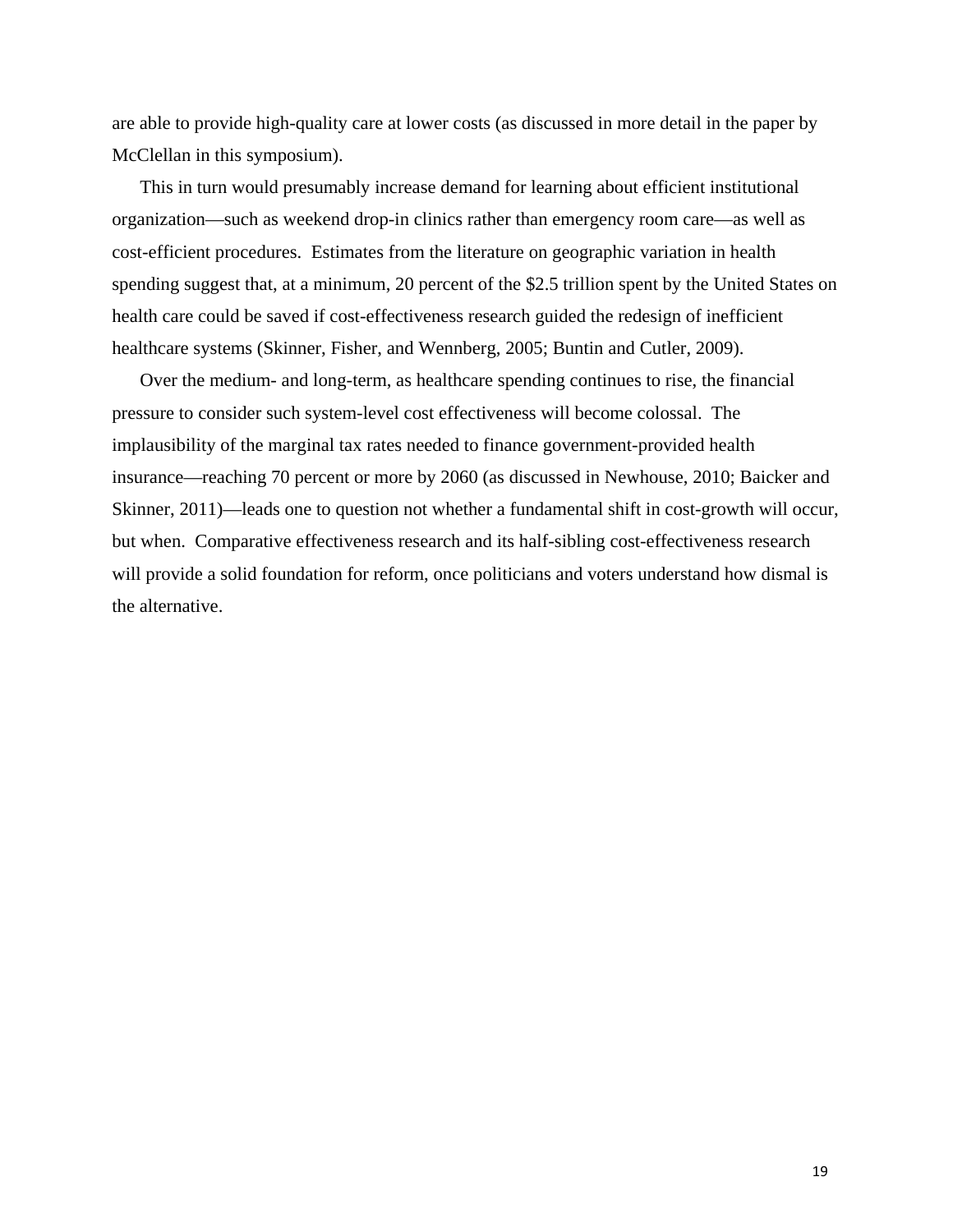## **References**

**Adams, Christopher P., and Van V. Brantner.** 2006. "Estimating the Cost of New Drug Development: Is It Really \$802 Million?" *Health Affairs*, 25(2): 420–28

**Almond, Douglas, Joseph Doyle, Amanda Kowalski, and Heidi Williams.** 2010. "Estimating Marginal Returns to Medical Care: Evidence from At-Risk Newborns." *Quarterly Journal of Economics,* 125(2): 591–634.

**Baicker, Katherine, and Amitabh Chandra.** 2010. "Uncomfortable Arithmetic—Whom to Cover versus What to Cover." *The New England Journal of Medicine*, 362 (2): 95–97.

**Baicker, Katherine, and Jonathan S. Skinner.** 2011. "Health Care Spending Growth and the Future of U.S. Tax Rates." NBER Working Paper 16772.

**Basu, Anirban, and Tomas Philipson.** 2010. "The Impact of Comparative Effectiveness Research on Health and Health Care Spending." NBER Working Paper 15633.

**Boden, William E., O'Rourke, Robert A., Teo, Koon K., et al., the COURAGE Trial Research Group.** 2007. "Optimal Medical Therapy with or without PCI for Stable Coronary Disease." *New England Journal of Medicine,* 356(15): 1503–16.

**Brenner, David J., and Eric J. Hall.** 2007. "Computerized Tomography—An Increasing Source of Radiation Exposure." *New England Journal of Medicine*, 357(22): 2277–84.

**Buntin, Melinda Beeuwkes, and David M. Cutler.** 2009. "The Two Trillion Dollar Solution: Saving Money by Modernizing the Health Care System." *Center for American Progress*. Available at: http://www.americanprogress.org/issues/2009/06/2trillion\_solution.html.

**Chandra, Amitabh, and Jonathan Skinner.** Forthcoming. "Technology Growth and Expenditure Growth in Health Care." *Journal of Economic Literature*.

**Chandra, Amitabh, and Douglas O. Staiger.** 2007. "Productivity Spillovers in Healthcare: Evidence from the Treatment of Heart Attacks." *Journal of Political Economy*, 115(February): 103–140.

**Chernew, Michael E., Allison B. Rosen, and A. Mark Fendrick.** 2007. "Value Based Insurance Design." *Health Affairs* 26(2): 195–203.

**Concato, John, Nirav Shah, and Ralph I. Horwitz.** 2000. "Randomized, Controlled Trials, Observational Studies, and the Hierarchy of Research Designs." *New England Journal of Medicine*, 342(25): 1887–92.

**Congressional Budget Office.** 2007. "Research on the Comparative Effectiveness of Medical Treatments: Issues and Options for an Expanded Federal Role." http://www.cbo.gov/ftpdocs/88xx/doc8891/Frontmatter.1.2.shtml.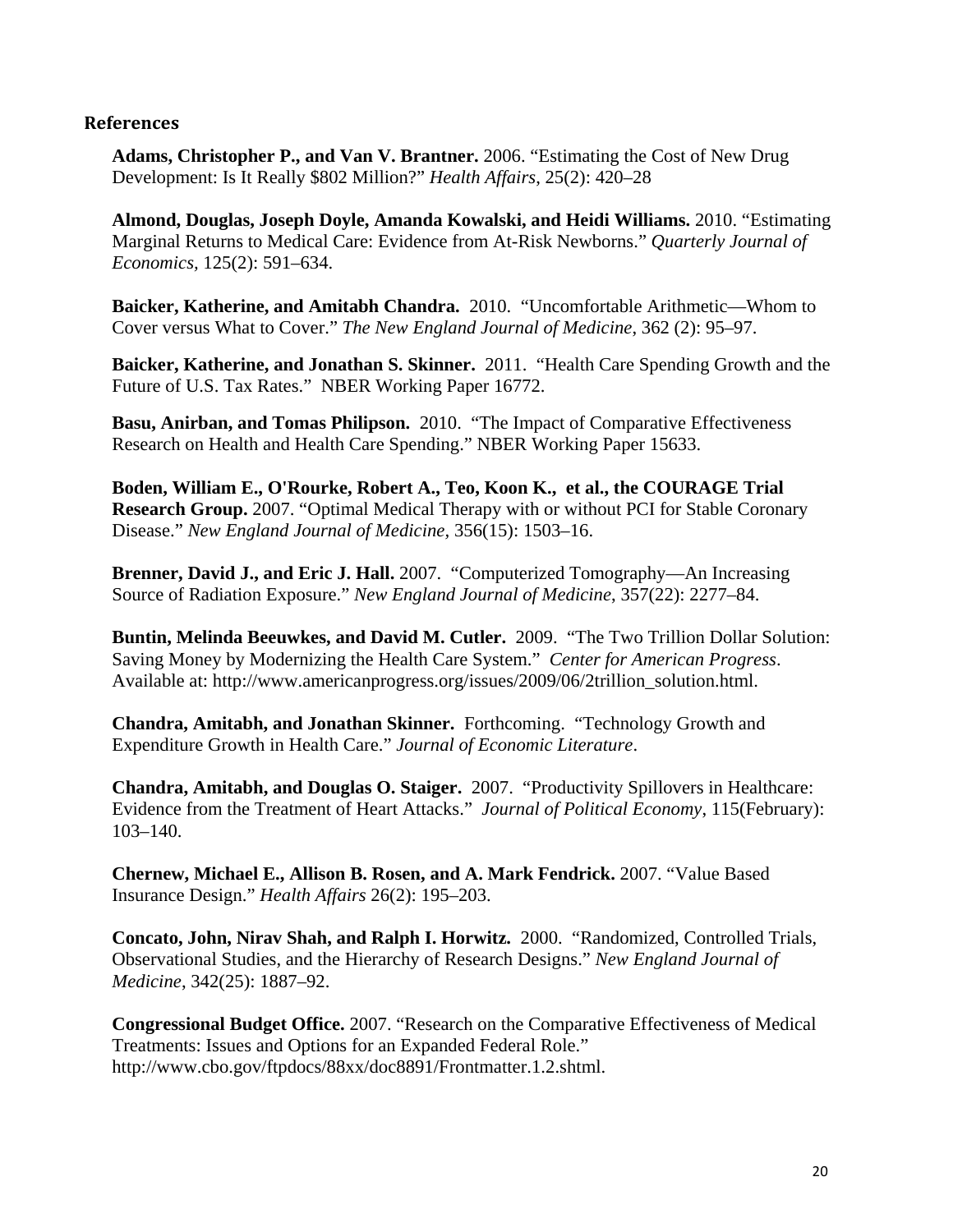**Cutler, David M.** 2004. "Your Money or Your Life: Strong Medicine for America's Health Care System." New York: Oxford University Press.

**Cutler, David M., and Mark McClellan.** 2001. "Is Technological Change in Medicine Worth It?" *Health Affairs,* 20(5): 11–29.

**DiMasi, Joseph A., Ronald W. Hansen, and Henry G. Grabowski.** 2003. "The Price of Innovation: New Estimates of Drug Development Costs." *Journal of Health Economics,* 22(2): 151–85.

**Dorsey, E. Ray, and David O. Meltzer.** 2010. "The Economics of Comparative Effectiveness Research." *Neurology*, 75(6): 492–493.

**Ferguson, John H., Michael Dubinsky, and Peter J. Kirsch.** 1993. *Journal of the American Medical Association*, 269(16): 2116–21.

**Fisher, Elliott, Dan Gottlieb, and David Wennberg.** 2004. "Implications of Regional Differences in Spending." *Annals of Internal Medicine*, 140(2): 148–49.

**Garber, Alan M., and Charles E. Phelps.** 1997. "Economic Foundations of Cost-Effectiveness Analysis." *Journal of Health Economics,* 16(1): 1–31.

**Garber, Alan M., and Jonathan Skinner.** 2008. "Is American Health Care Uniquely Inefficient?" *Journal of Economic Perspectives*, 22(4): 27–50.

**Garber, Alan M., and Harold C. Sox.** 2010. "The Role of Costs in Comparative Effectiveness Research." *Health Affairs*, 29(10): 1806–07.

**Garber, Alan M., and Sean R. Tunis.** 2009. "Does Comparative Effectiveness Research Threaten Personalized Medicine?" *New England Journal of Medicine*, 360(19): 1925–27.

**Gawande, Atul.** 2007. *Better: A Surgeon's Notes on Performance.* Metropolitan Books.

**Groopman, Jerome.** 2010. "Health Care: Who Knows 'Best'?" *The New York Review of Books*, February 11.

**Hadorn, David.** 1991. "Setting Health Care Priorities in Oregon: Cost-Effectiveness Meets the Rule of Rescue." *The Journal of the American Medical Association*, 265(17): 2218–25.

**Hartwell, D., J. Colquitt, E. Loveman, A. J. Clegg, H. Brodin, N. Waugh, P. Royle, P. Davidson, L. Vale, and L. MacKenzie.** 2005. "Clinical Effectiveness and Cost-Effectiveness of Immediate Angioplasty for Acute Myocardial Infarction: Systematic Review and Economic Evaluation." *Health Technology Assessment*, 9(17): 1–4.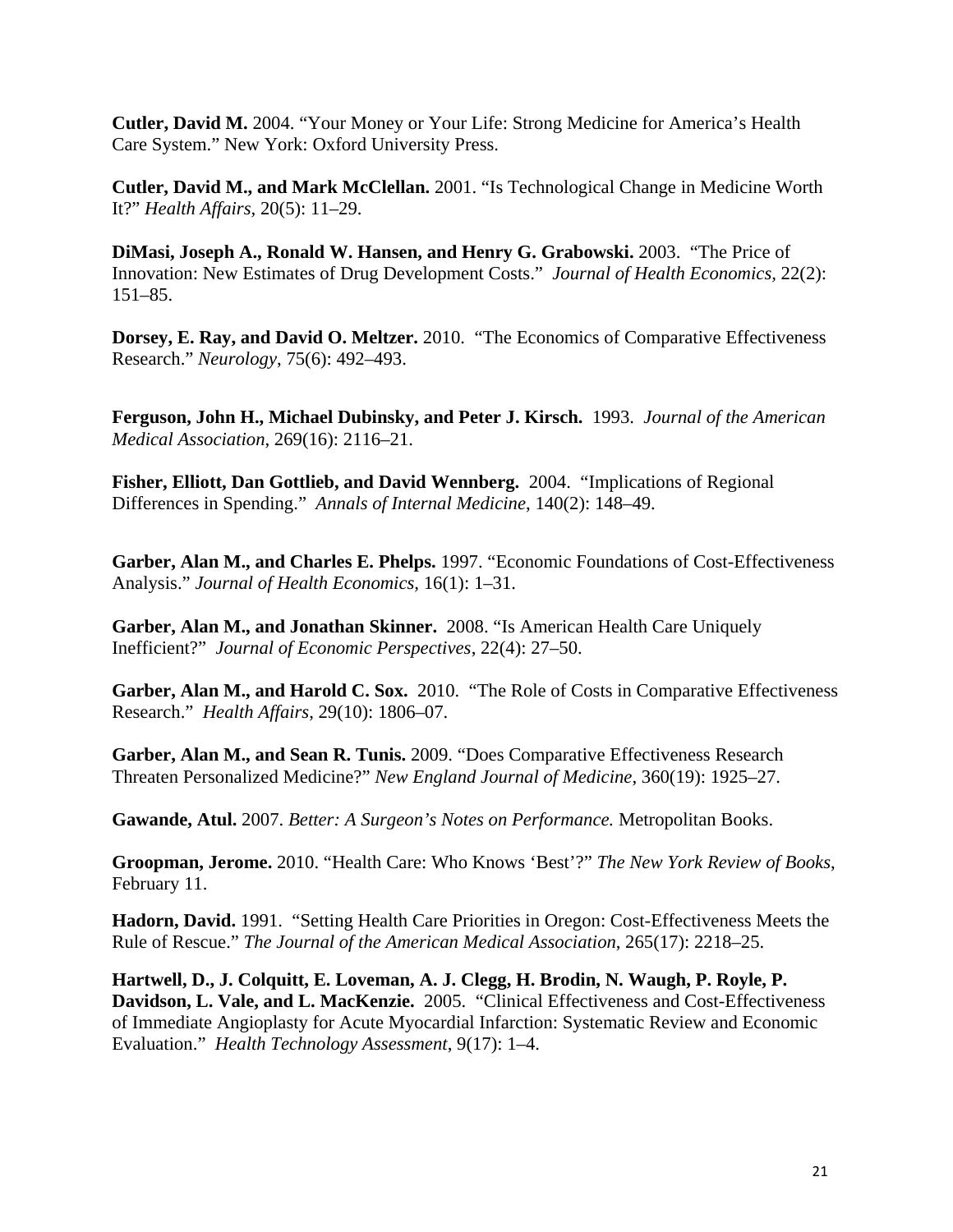**Hawker, Gillian, Jun Guan, Andy Judge, and Paul Dieppe.** 2008. "Knee Arthroscopy in England and Ontario: Patterns of Use, Changes over Time, and Relationship to Total Knee Replacement." *Journal of Bone and Joint Surgery,* 90A(11): 2337–45.

**Jena, Anupam, and Tomas Philipson.** 2010. "Endogenous Cost-Effectiveness Analysis in Health Care Technology Adoption." NBER Working Paper 15032.

**Lazar, Kay.** 2009. "The Long Run: Cutting Question." *The Boston Globe*, August 24, G.6, Living Arts.

**Lee, Chris P., Clenn M. Chertow, and Stefanos A. Zenios.** 2009. "An Empiric Estimate of the Value of Life: Updating the Renal Dialysis Cost-Effectiveness Standard." *Value in Health,* 12(1): 80–87.

**Martin, Daniel F., Maureen G. Maguire, and Stuart L. Fine.** 2010. "Identifying and Eliminating the Roadblocks to Comparative-Effectiveness Research." *New England Journal of Medicine,* 363(2): 105–107.

**McClellan, Mark, Barbara McNeil, and Joseph Newhouse**. 1994. "Does More Intensive Treatment of Acute Myocardial Infarction Reduce Mortality?" *JAMA*, 272(11): 859–66.

**McGrath Paul D., David E. Wennberg, John D. Dickens Jr., Andrea E. Siewers F. Lee Lucas, David J. Malenka, Merle A. Kellett Jr., and Thomas J. Ryan Jr.** 2000. "Relation between Operator and Hospital Volume and Outcomes following Percutaneous Coronary Interventions in the Era of the Coronary Stent." *JAMA,* 284(24): 3139–44.

**Morgan, Matthew W., Raisa B. Deber, Hilary A. Llewellyn-Thomas, Peter Gladstone, R. J. Cusimano, Keith O'Rourke, George Tomlinson, and Alan S. Detsky**. 2000. "Randomized, Controlled Trial of an Interactive Videodisc Decision Aid for Patients with Ischemic Heart Disease." *Journal of General Internal Medicine,* 15(10): 685–93.

**Mosley, J. Bruce, et al.** 2002. "A Controlled Trial of Arthroscopic Surgery for Osteoarthritis of the Knee." *New England Journal of Medicine*, 347(2): 81–8.

**Murphy, Kevin M., and Robert H. Topel.** 2006. "The Value of Health and Longevity." *Journal of Political Economy*, 114(5): 871–904.

**Nathan, David M.** 2010. "Time for Clinically Relevant Comparative Effectiveness Studies in Type 2 Diabetes." *Annals of Internal Medicine*, December. Available at: http://www.annals.org/content/early/2010/12/06/0003-4819-154-2-201101180-00303?col3.

**Newhouse, Joseph P.** 2010. "Assessing Health Reform's Impact on Four Key Groups of Americans." *Health Affairs,* 29(9): 1714–24.

**Nord, Erik, Jeff Richardson, Andrew Street, Helga Kuhse, and Peter Singer.** 1995. "Who Cares about Cost? Does Economic Analysis Impose or Reflect Social Values?" *Health Policy*, 34(2): 79–94.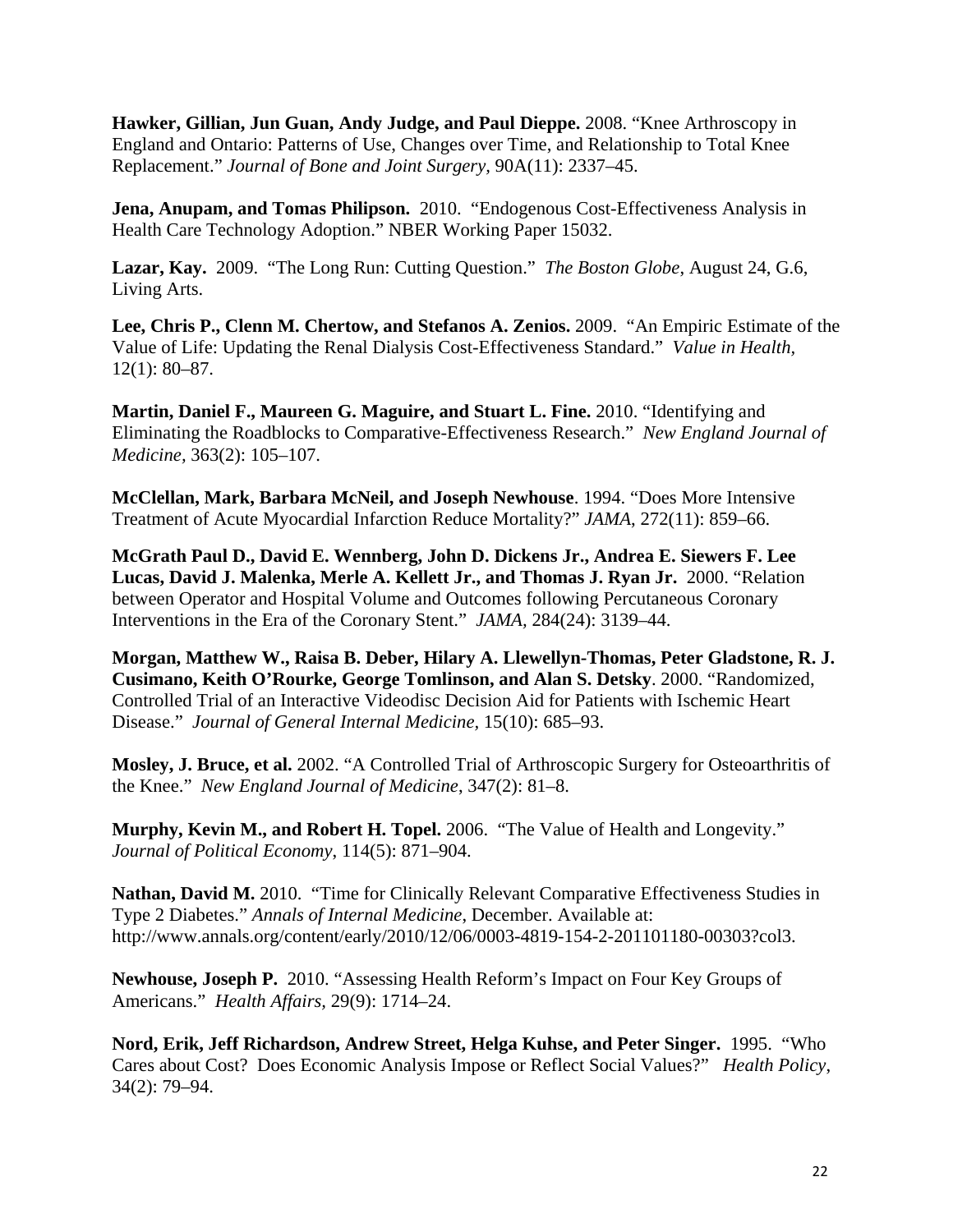**Perlroth, Daniella J., Dana P. Goldman, and Alan Garber.** 2010. "The Potential Impact of Comparative Effectiveness Research on U.S. Health Care Expenditures. *Demography,* 47(Suppl.): S173–S190.

**Polinski, Jennifer M., Philip S. Wang, and Michael A. Fisher.** 2007. "Medicaid's Prior Authorization Program and Access to Atypical Antipsychotic Medications." *Health Affairs*, 26(3): 750–60.

**Robberstad, Bjarne.** 2005. "QALYs vs DALYs vs LYs Gained: What are the Differences, and What Difference Do They Make for Health Care Priority Setting?" *Norsk Epidemiologi* 15(2): 183–91

**Rothberg, Michael B., Senthil K. Sivalingam, Javed Ashraf, Paul Visintainer, John Joelson, Reval Klippel, Neelima Vallurupalli, and Marc J. Schweiger.** 2010. "Patients' and Cardiologists' Perceptions of the Benefits of Percutaneous Coronary Intervention for Stable Coronary Disease." *Annals of Internal Medicine*, 153(5): 307–13.

**Sack, Kevin.** 2011. "Feeling Budget Pinch, States Cut Insurance." *The New York Times,* March 2.

**Shah, Nilay D., Victor M. Montori, Harlan M. Krumholz, Karen Tu, Caleb Alexander, and Cynthia Jackevicius.** 2010. "Responding to an FDA Warning—Geographic Variation in the Use of Rosiglitazone." *New England Journal of Medicine,* 363(22): 2081–84.

**Sirovich, Brenda, Patricia M. Gallagher, David E. Wennberg, and Elliott S. Fisher.** 2008. "Discretionary Decision Making by Primary Care Physicians and the Cost of U.S. Health Care." *Health Affairs* 27(3): 813–23.

**Skinner, Jonathan S., Elliott S. Fisher, and John Wennberg.** 2005. "The Efficiency of Medicare." In *Analyses in the Economics of Aging*, ed. David A. Wise, 129–60. Chicago: University of Chicago Press.

**Skinner, Jonathan, Douglas Staiger, and Elliott Fisher.** 2006. "Is Technological Change in Medicine Always Worth It? The Case of Acute Myocardial Infarction." *Health Affairs*, 25(2): w34–247.

**Sunstein, Cass, and Richard Thaler**. 2008. *Nudge: Improving Decisions about Health, Wealth, and Happiness.* Yale University Press.

**Taubes, Gary.** 2007. "Do We Really Know What Makes Us Healthy?" *New York Times Magazine*, September 16.

**Temel, Jennifer S., et al.** 2010. "Early Palliative Care for Patients with Metastatic Non–Small-Cell Lung Cancer." *New England Journal of Medicine*, 393(8): 733–42.

**U.S. Congress.** 2010. *Patient Protection and Affordable Care Act.* H.R. 3590, 111<sup>th</sup> Congress of the United States, Second Session.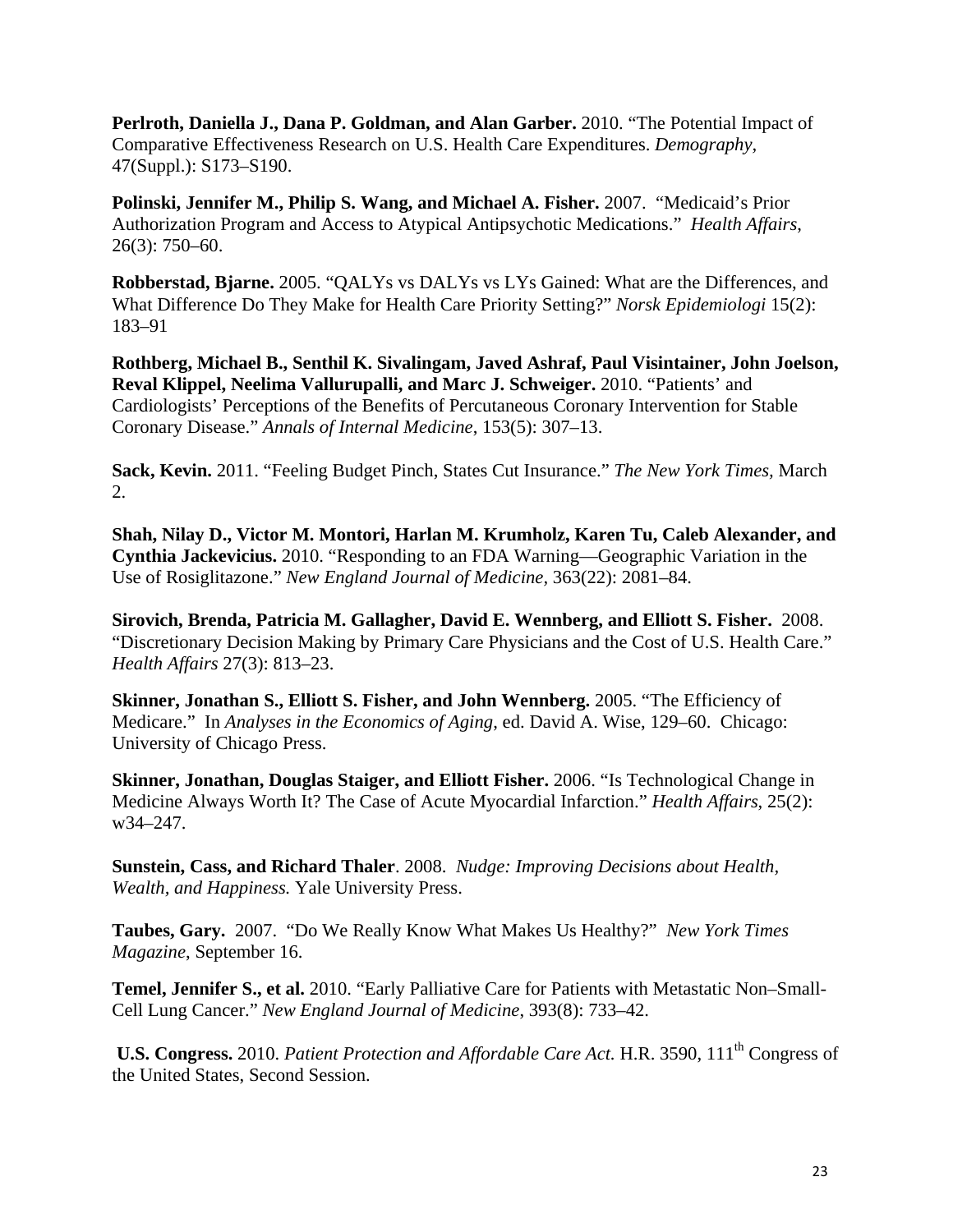**Weinstein, Milton C., and Jonathan A. Skinner.** 2010. "Comparative Effectiveness and Health Care Spending—Implications for Reform." *The New England Journal of Medicine* 362(5): 460–65.

**Weintraub, et al.** 2008. "Effect of PCI on Quality of Life in Patients with Stable Coronary Disease." *New England Journal of Medicine,* 359(7): 677–87.

**Wennberg, David E., F. L. Lucas, John D. Birkmeyer, Carl E. Bredenberg, and Elliott S. Fisher.** 1998. "Variations in Carotid Endarterectomy Mortality in the Medicare Population: Trial Hospitals, Volume, and Patient Characteristics." *Journal of the American Medical Association*, 279(16): 1278–81.

**Winkelmayer, Wolfgang C., Milton C. Weinstein, Murray A. Mittleman, Robert J. Glynn, and Joseph S. Pliskin.** 2002. "Health Economic Evaluations: The Special Case of End-Stage Renal Disease Treatment." *Medical Decision Making,* 22(5): 417–30

**Yong Kim, J, Aaron Shakow, Kedar Mate, Chris Vanderwarker, Rajesh Gupta, and Paul Farmer.** 2005. "Limited Good and Limited Vision: Multidrug-Resistant Tuberculosis and Global Health Policy." *Social Science and Medicine,* 61(4): 847–59.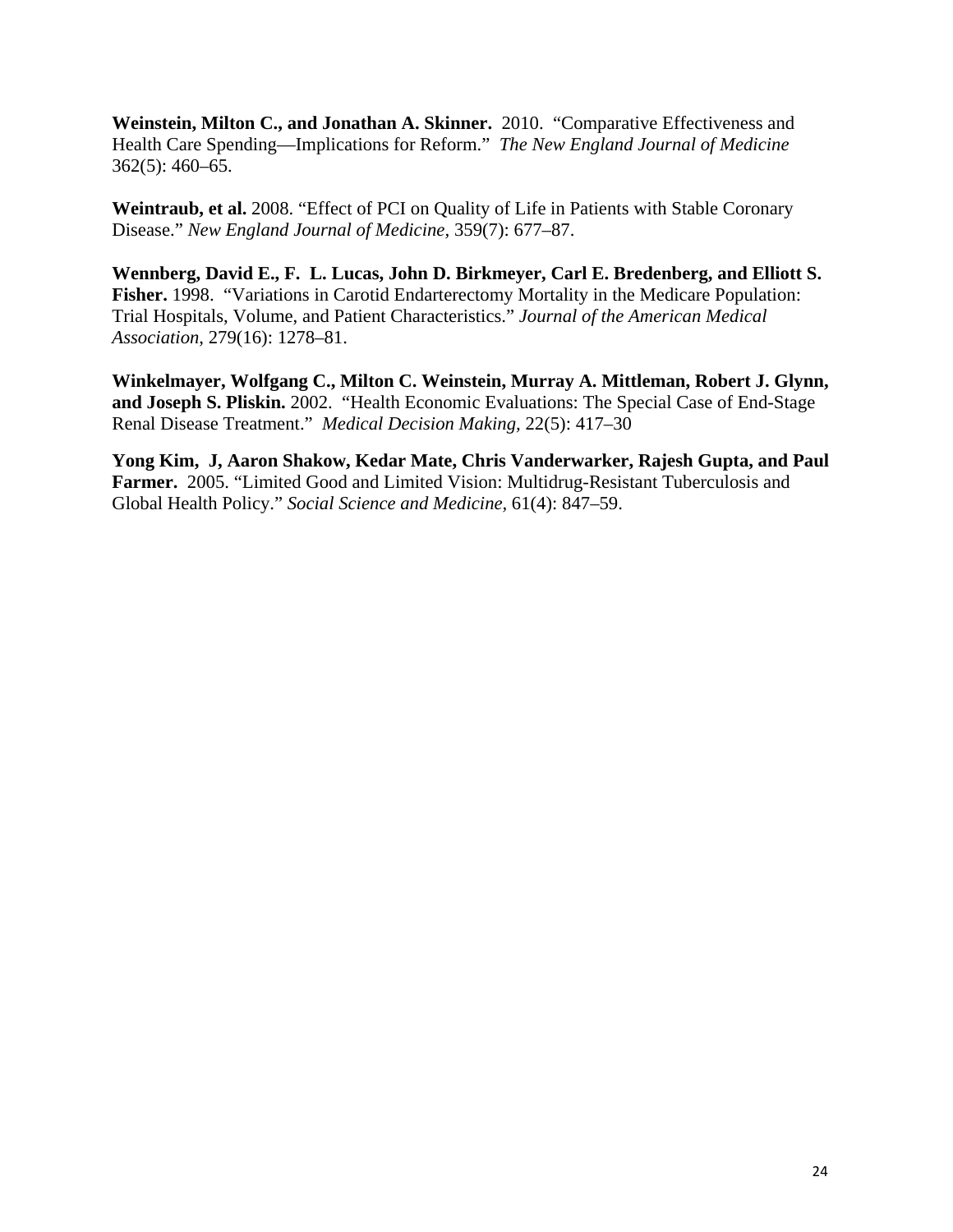# *Figure 1*  **Cost-Effectiveness and Comparative Efficiency in a Healthcare Production Function**





*Note:* Figure 1 displays the association between factor inputs on the horizontal axis and survival/quality of life on the vertical axis. Point A falls far short of the production possibility frontier (labeled PF). Comparative effectiveness analysis can help the movement towards productive efficiency (point B), while cost-effectiveness analysis would identify the point at which productive and allocative efficiency is achieved (point C).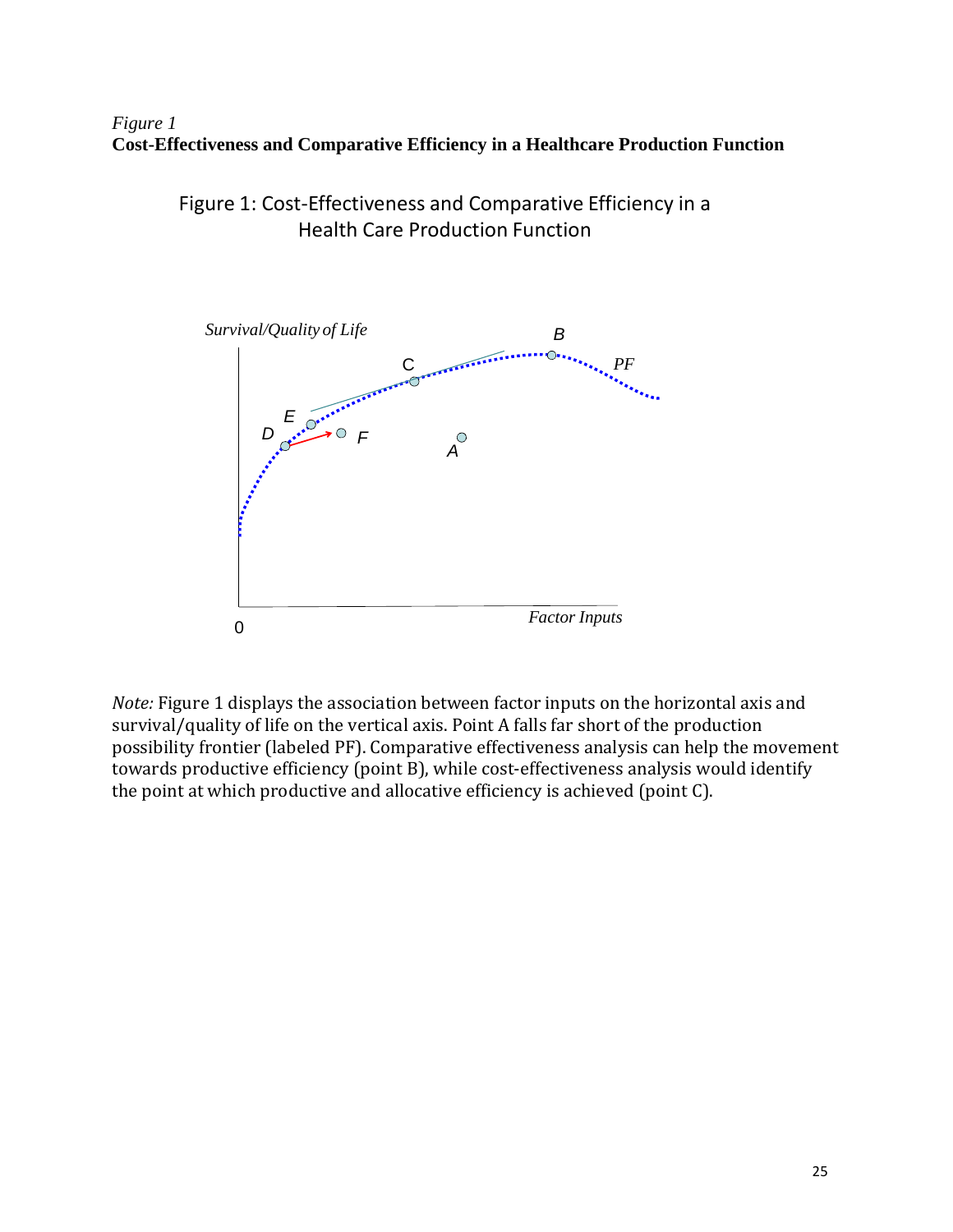# *Table 1*

**Five Different Ways to Allocate \$1 Million Dollars, with Lives Saved of People with Diseases X and Y, and Most Preferred Options as Chosen by Survey Respondents** 

|                                                       |    | "   | Ш   | IV            |    |  |  |  |  |  |
|-------------------------------------------------------|----|-----|-----|---------------|----|--|--|--|--|--|
| Number of people<br>with disease <i>X</i> saved       | 10 | 20  | 30  | 40            | 50 |  |  |  |  |  |
| Number of people<br>with disease Y saved              | 8  | 6   | 4   | $\mathcal{P}$ | O  |  |  |  |  |  |
| Total saved                                           | 18 | 26  | 34  | 42            | 50 |  |  |  |  |  |
| Percentage of survey respondents choosing each option |    |     |     |               |    |  |  |  |  |  |
|                                                       | 5% | 27% | 48% | 14%           | 6% |  |  |  |  |  |

*Source:* Nord, Richardson, Street, Kuhse, and Singer, 1995, table 4.